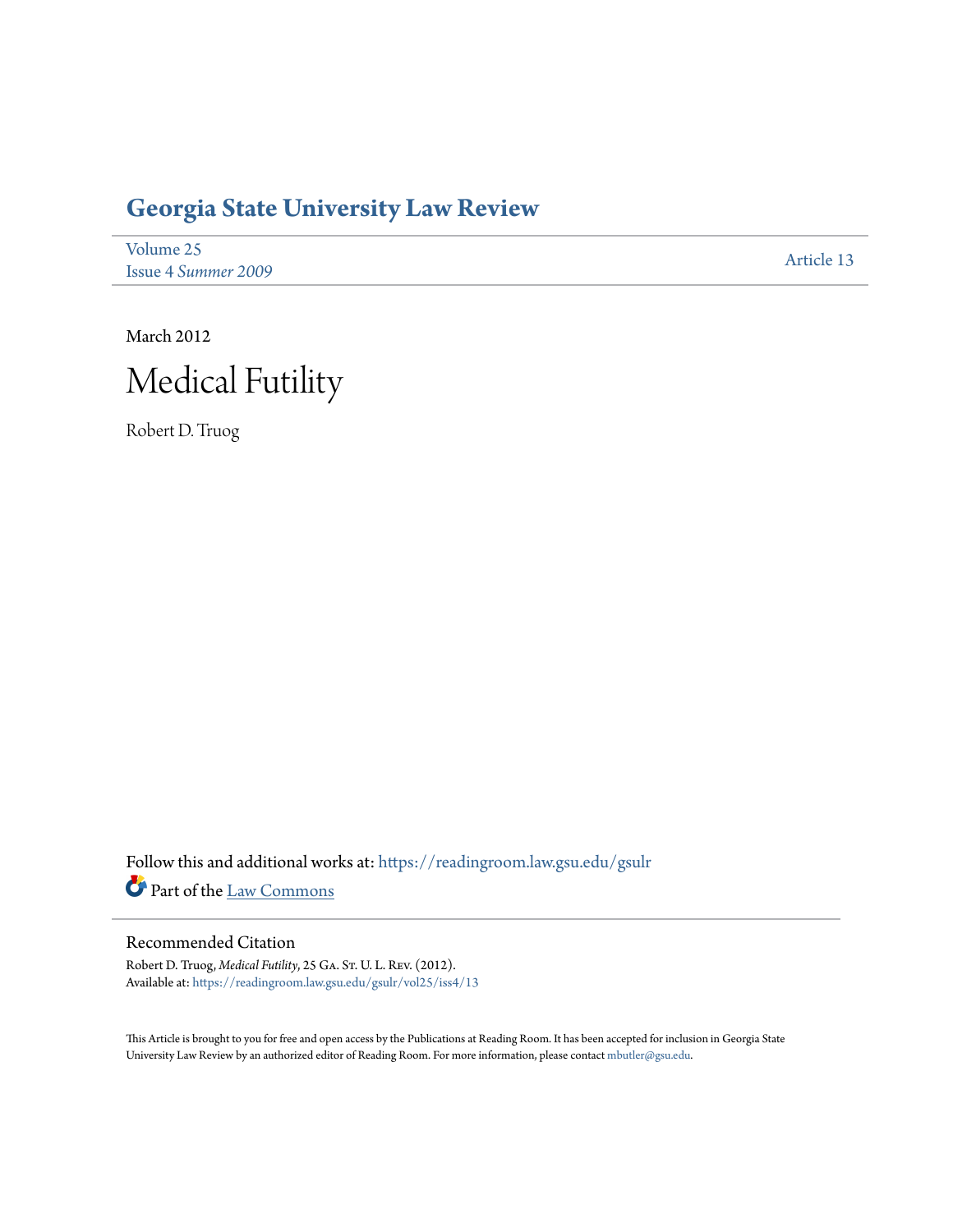## **MEDICAL FUTILITY MEDICAL FUTILITY**

## **Robert D. Truog\* Robert D. Truog** \*

## CASE: SUN HUDSON CASE: SUN HUDSON

Wanda Hudson gave birth to a boy, whom she named Sun, on Wanda Hudson gave birth to a boy, whom she named Sun, on September 25, 2004, at St. Luke's Hospital in Houston, Texas. She had received no prenatal care before giving birth, so she was unaware had received no prenatal care before giving birth, so she was unaware that her baby would be born with significant physical and mental that her baby would be born with significant physical and mental disabilities. When Sun was born, he had dwarf-like features, with disabilities. When Sun was born, he had dwarf-like features, with very short appendages and an enlarged head, and he experienced very short appendages and an enlarged head, and he experienced significant respiratory distress from the moment he was delivered. He significant respiratory distress from the moment he was delivered. He was immediately transferred and admitted to Texas Children's was immediately transferred and admitted to Texas Children's Hospital's Level III neonatal intensive care unit (NICU), the largest Hospital's Level **III** neonatal intensive care unit (NICU), the largest in the nation. He was placed on a ventilator and a feeding tube was inserted. inserted.

Genetic tests showed that Sun was born with thanatophoric dysplasia, which is a rare, fatal condition. While this lethal form of dwarfism causes severe mental and physical disabilities, what dwarfism causes severe mental and physical disabilities, what ultimately contributes to death is an abnormally narrow chest cavity that restricts the baby's ability to breathe. The chest cavity does not that restricts the baby's ability to breathe. The chest cavity does not grow normally, so the baby's breathing problems only worsen until grow nonnally, so the baby's breathing problems only worsen until the baby suffocates to death. Most babies affected with this disorder the baby suffocates to death. Most babies affected with this disorder die within a few hours or days after birth of respiratory insufficiency. die within a few hours or days after birth of respiratory insufficiency.

Ms. Hudson claimed that the sun was the boy's father and that he Ms. Hudson claimed that the sun was the boy's father and that he was normal and just needed time to develop. She insisted that was normal and just needed time to develop. She insisted that intensive care continue to be provided to Sun. Physicians and other intensive care continue to be provided to Sun. Physicians and other hospital personnel thought that she was incompetent to make hospital personnel thought that she was incompetent to make decisions for Sun's care and that further care was futile and medically decisions for Sun's care and that further care was futile and medically inappropriate and should be withdrawn. The Children's Bioethics inappropriate and should be withdrawn. The Children's Bioethics Committee agreed. This was the first case to arise under the Texas Committee agreed. This was the first case to arise under the Texas Advance Directives Act, and the hospital provided Ms. Hudson with Advance Directives Act, and the hospital provided Ms. Hudson with

**<sup>\*</sup>** Professor of Medical Ethics, Anaesthesiology and Pediatrics, Harvard Medical School, and • Professor of Medical Ethics, Anaesthesiology and Pediatrics, Harvard Medical School, and Senior Associate in Critical Care Medicine, Children's Hospital Boston. Senior Associate in Critical Care Medicine, Children's Hospital Boston.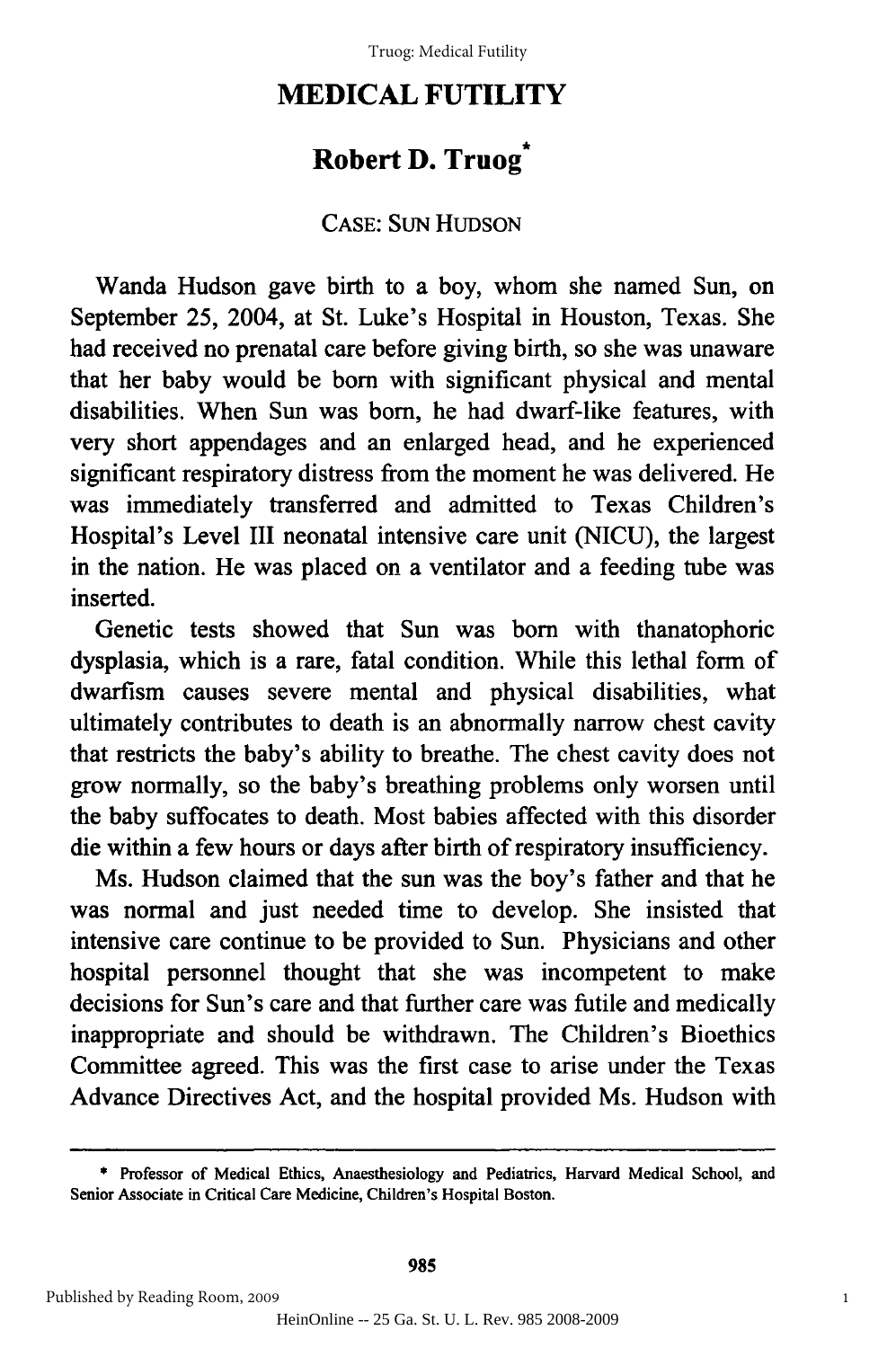#### **GEORGIA STATE UNIVERSITY LAW REVIEW** 986 GEORGIA STATE UNIVERSITY LAW REVIEW (VoL 25:4

independent legal counsel as the case was filed in court. On March 14, **2005,** nearly six months after Sun's birth, the probate judge 14, 2005, nearly six months after Sun's birth, the probate judge hearing the case found there was no alternative provider willing to continue care for Sun and lifted the court's injunction and allowed the hospital to withdraw life-sustaining treatment from Sun. Ms. the hospital to withdraw life-sustaining treatment from Sun. Ms. Hudson came to the hospital the following day and was holding Sun when he died shortly after treatment was withdrawn.<sup>1</sup>

Cases like that of Sun Hudson's are among the most frustrating Cases like that of Sun Hudson's are among the most frustrating encountered by physicians and nurses in medicine today. As technology has become increasingly effective at prolonging life, the technology become increasingly effective at prolonging life, the dark side of this success has emerged in the demands of families to use this technology to sustain life in situations that at best offer no hope of meaningful existence, and that at worst subject patients to hope of meaningful existence, and that at worst subject patients to unconscionable pain and suffering. As one of the most important unconscionable pain and suffering. As one of the most important functions of the law is to ensure due process, the temptation in this functions of the law is to ensure due process, the temptation in this essay is to elaborate upon the strengths and weaknesses of the various essay is to elaborate upon the strengths and weaknesses of the various procedural approaches that have been developed in attempts to procedural approaches that have been developed in attempts to resolve these disputes. resolve these disputes.

Although I will return to this issue at the end of the manuscript, I will begin **by** taking a step back from the usual discourse that will begin by taking a step back from the usual discourse that surrounds this topic and provide what might be called a "differential surrounds this topic and provide what might be called a "differential diagnosis" of the concept of futility. In medical parlance, a diagnosis" of concept of futility. In medical parlance, a differential diagnosis is a list of the possible conditions that could be causing the patient's signs and symptoms. In this context, it pertains to those sociological, psychological, and financial issues that often play a determinative role in how these conflicts are framed and play a determinative role in how these conflicts are framed and resolved. My differential diagnosis is built around the issues of power, trust, hope, money, and suffering.<sup>2</sup>

**<sup>1.</sup>** Lance Lightfoot, Incompetent Decision Makers and Withdrawal of Life-Sustaining Treatment: **A** I. Lance Lightfoot, Incompetent Decision Makers and Withdrawal Life-Sustaining Treatment: A Case Study, **35 J.L.** MED. **&** ETHics **851, 851-52 (2005).** Case Study, 35 J.L. MED. & ETHICS 851, 851-52 (2005).

<sup>2.</sup> John **D.** Lantos, *Futility Assessments and the Doctor-Patient Relationship,* 42 **J.** AM. GERIATRICS 2. John D. Lantos, *Futility Assessments and the Doctor-Patient Relationship,* 42 J. AM. GERlAlRICS **Soc'Y 868, 868-70** (1994). SOC'y 868, 868-70 (1994).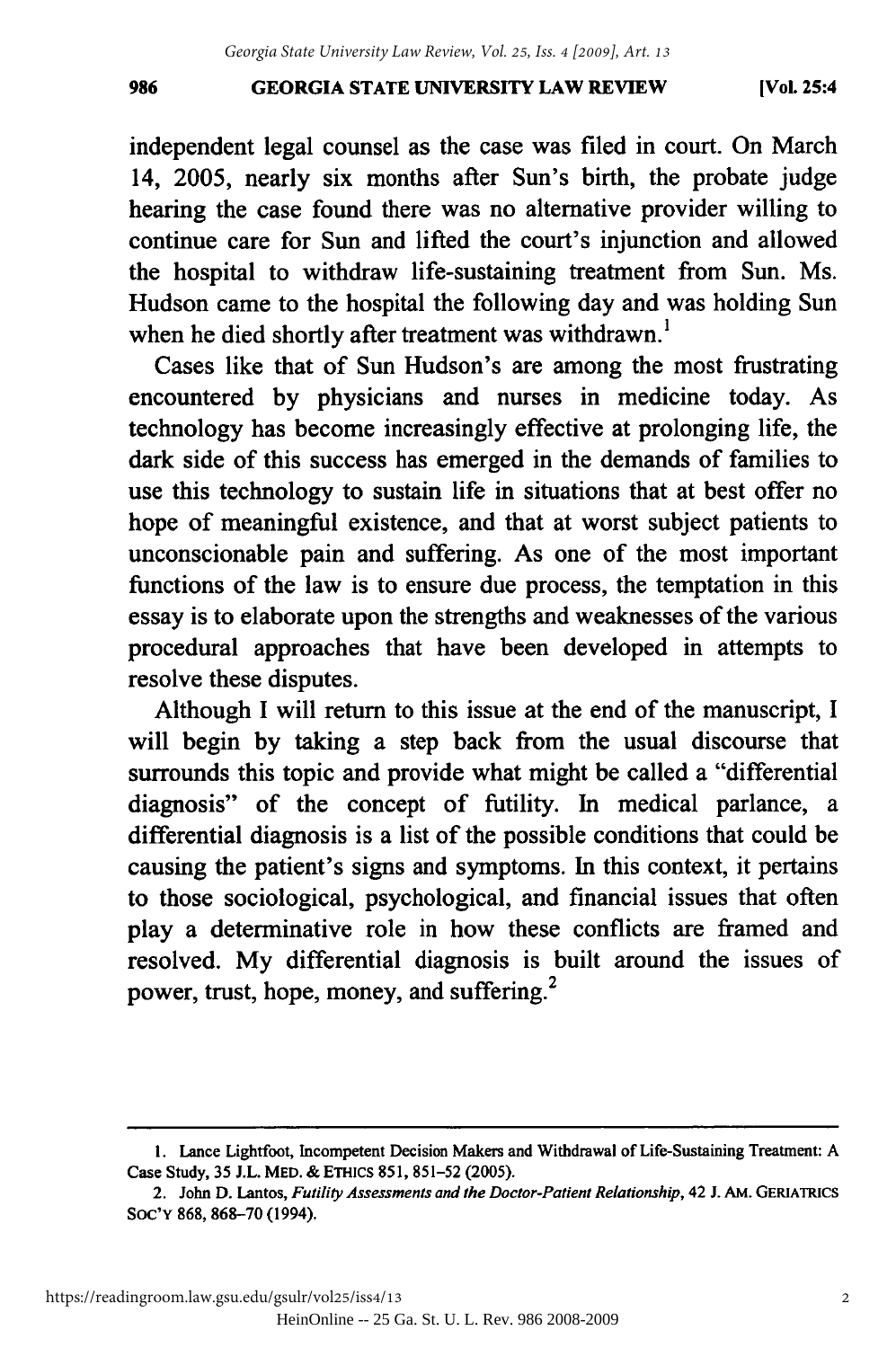#### **MEDICAL FUTILITY** 2009) MEDICAL FUTILITY 987

#### I. POWER I. POWER

The first element in the differential diagnosis is power. While The first element in the differential diagnosis is power. While many scholars have attempted to define medical futility, my favorite many scholars have attempted to define medical futility, my favorite description comes from the cartoonist Gahan Wilson in the *New* description comes from the cartoonist Gahan Wilson in the *New Yorker* Magazine, who penned a scene of a browbeaten physician *Yorker* Magazine, who penned a scene of a browbeaten physician kneeling before a tombstone in a cemetery, anxiously fiddling with kneeling before a tombstone in a cemetery, anxiously fiddling with his stethoscope over the grave. Standing behind and over him with an his stethoscope over the grave. Standing behind and over him with an intimidating expression is someone we take to be the wife of the intimidating expression is someone we take to be the wife of the deceased, seemingly demanding that the physician perform a miracle. deceased, seemingly demanding that the physician perform a miracle. All the physician can do is submissively look back over his shoulder All the physician can do is submissively look back over his shoulder and apologetically explain, "I'm afraid there is really very little I can  $\overline{d}$  ...<sup>3</sup>

This cartoon successfully captures the essence of the futility debate This cartoon successfully captures the essence of the futility debate as it is experienced by clinicians. Fundamentally, the debate over medical futility can be summed up in the questions: "Who has the medical futility can be summed up in the questions: "Who has the power to demand treatment, and who has the power to say no?" In this sense, these questions have taken a 180-degree turn over the last this sense, these questions have taken a 180-degree turn over the last few decades. During the 1970s and 1980s, the debate was about the few decades. During the 1970s and 1980s, the debate was about the rights of patients to refuse medical treatment. Whereas today we rights of patients to refuse medical treatment. Whereas today we recognize broad rights for patients to refuse unwanted therapy, during the past two decades the central question has shifted to the rights of the past two decades the central question has shifted to the rights of patients and families to demand medical treatment, and here we have patients and families to demand medical treatment, and here we have little, if any, consensus. little, if any, consensus.

As bioethicist John Lantos has observed, how one views the debate As bioethicist John Lantos has observed, how one views the debate hinges to a large extent on how one frames the issues. So, for hinges to a large extent on how one frames the issues. So, for example, those who ask, "Do patients and families have a right to force doctors to squander scarce time and resources on therapies that force doctors to squander scarce time and resources on therapies that have no benefit in order to satisfy their irrational wishes?" will likely have no benefit in order to satisfy their irrational wishes?" will likely come to different conclusions from those who ask, "Do doctors have a right to arbitrarily ignore the values and preferences of patients and

<sup>3.</sup> Gahan Wilson, *I'm Afraid There Is Really Very Little I Can Do,* THE **NEW** YORKER, Feb. **15,** 3. Gahan Wilson, *I"m Afraid There Is Really Very Little I Can Do,* THE NEW YORKER, Feb. IS, **1999,** http://www.thenewyorkerstore.com/product-details.asp?sid=40848. 1999, http://www.thenewyorkerstore.com/product\_details.asp?sid=40848.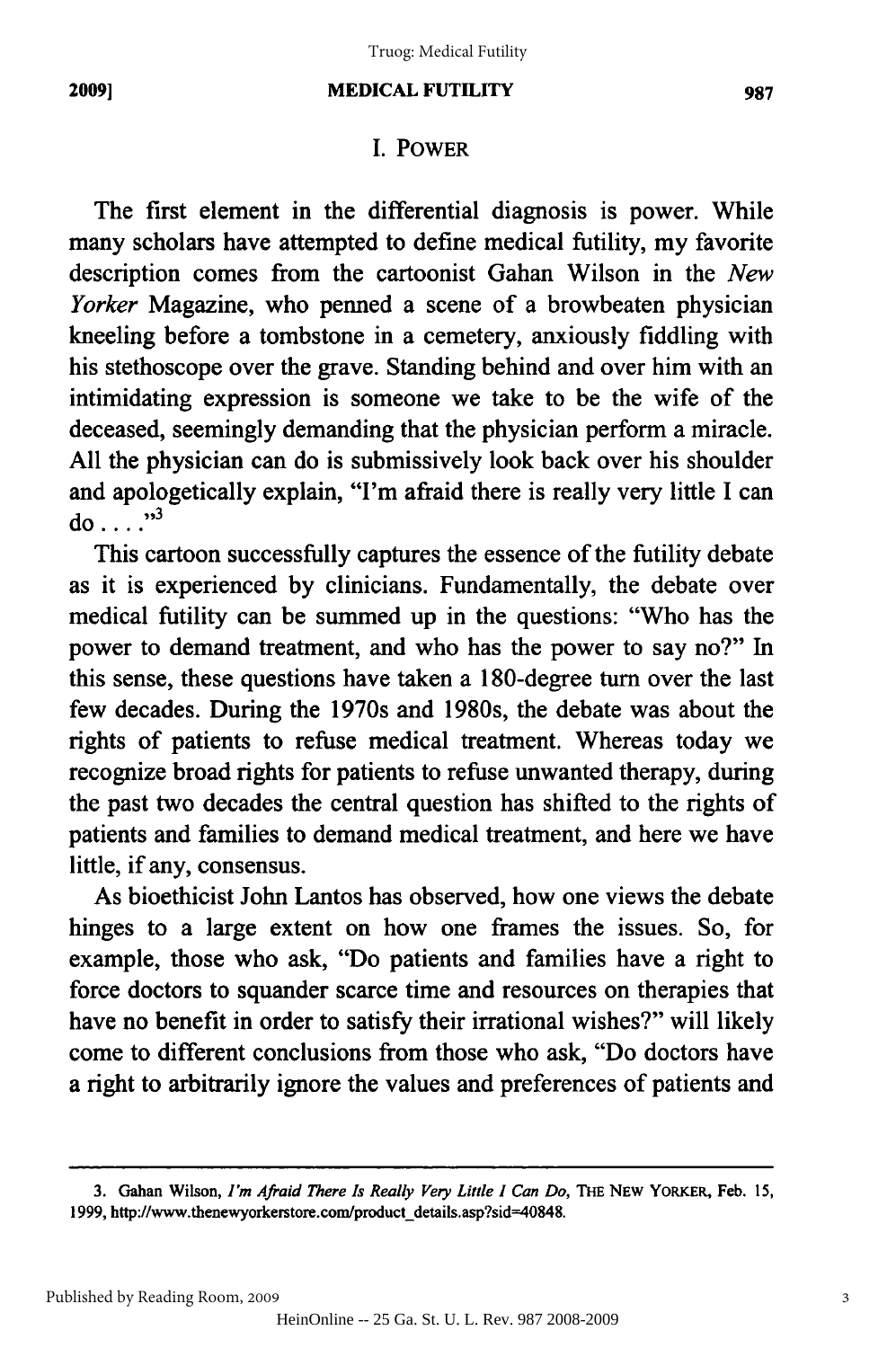#### **GEORGIA STATE UNIVERSITY LAW REVIEW** 988 GEORGIA STATE UNIVERSITY LAW REVIEW (Vol. 25:4

**[Vol. 25:4**

families using their own value systems to make life and death families using their own value systems to make life and death decisions for others?" $4$ 

Bioethicist Art Caplan has helpfully characterized this as a debate about "odds and ends," with conflicts about futility being defined by how one answers the questions: "What chance or probability of how one answers the questions: "What chance or probability of success is 'worth it'?" (a question of odds) and, "What quality of success is 'worth it'?" (a question of odds) and, "What quality of outcome is 'worth it'?"(a question of ends).<sup>5</sup> Throughout the years there have been many attempts to define futility in terms of medical there have been many attempts to define futility in terms of medical criteria, thereby placing it squarely within the medical domain and implicitly empowering physicians with the authority to decide what is implicitly empowering physicians with the authority to decide what is futile and what is not. Yet despite the wish to fence these judgments futile and what is not. Yet despite the wish to fence these judgments within the realm of medical expertise, even casual reflection reveals within the realm of medical expertise, even casual reflection reveals that physicians did not learn in medical school the answers to that physicians did not learn in medical school the answers to questions such as: "Is a one in a thousand chance of success 'worth questions such as: "Is a one in a thousand chance of success 'worth it'?" or, "Is a life with moderately severe cognitive disabilities 'worth it'?" or, "Is a life with moderately severe cognitive disabilities 'worth it'?" As I will discuss in more detail below, although the Texas Advance Directives Act **(TADA)** does not explicitly endorse the Advance Directives Act (TADA) does not explicitly endorse the decision-making power of physicians over patients, it has stacked the decision-making power of physicians over patients, it has stacked the deck in such a way so as to give them virtually absolute authority. deck in such a way so as to give them virtually absolute authority.

#### II. TRUST II. TRUST

The second element in the differential diagnosis is trust. Articles The second element in the differential diagnosis is trust. Articles about futility rarely explore the fact that these conflicts do not arise about futility rarely explore the fact that these conflicts do not arise randomly. Although there are some notable exceptions, futility cases randomly. Although there are some notable exceptions, futility cases most commonly involve patients and families from the more most commonly involve patients and families from the more marginalized and disadvantaged segments of our society. These are marginalized and disadvantaged segments of our society. These are families who have lived on the outskirts of our healthcare system, and who have frequently been denied or perceive that they have been denied, care that is beneficial. Now they are, once again, being told denied, care that is beneficial. Now they are, once again, being told that they cannot have a treatment that may not only be beneficial but that they cannot have a treatment that may not only be beneficial but actually life-sustaining. **Why** should they believe physicians who tell actually life-sustaining. Why should they believe physicians who tell

*<sup>4.</sup> Id.* at **868.** *4. Id.* at 868.

**<sup>5.</sup> Arthur L. Caplan,** *Odds and Ends: Trust and the Debate over Medical Futility,* **125 ANNALS** 5. Arthur L. Caplan, *Odds and Ends: Trust and the Debate over Medical Futility,* 125 ANNALS **INTERNAL MED. 688 (1996).**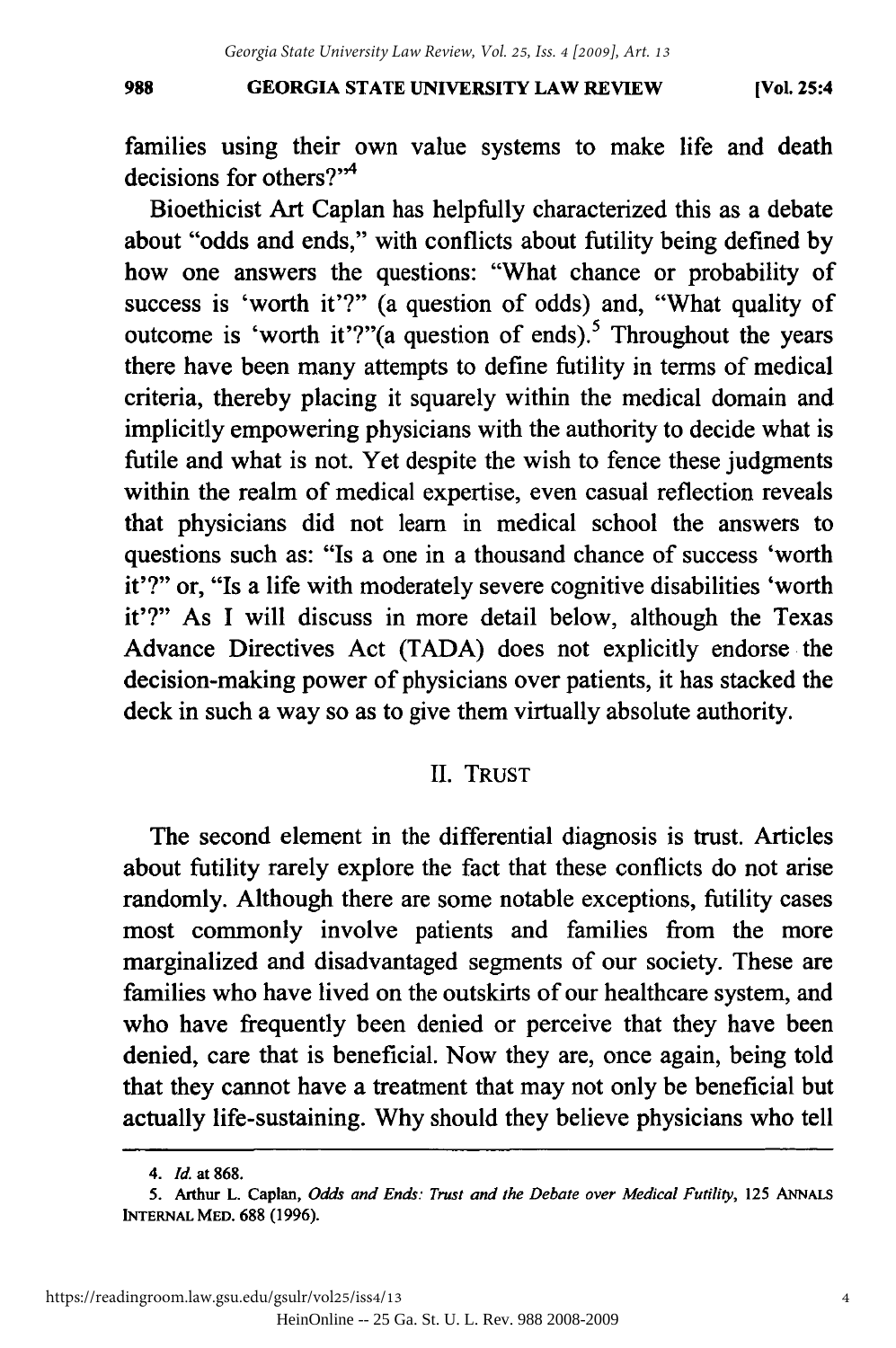## **MEDICAL FUTILITY** 2009] MEDICAL FUTILITY 989 Truog: Medical Futility

them that the use of this treatment would be futile? In point of fact, them that the use of this treatment would be futile? In point of fact, research actually shows that their skepticism may be justified. research actually shows that their skepticism may be justified. Numerous studies demonstrate that "evidence-based" predictors of Numerous studies demonstrate that "evidence-based" predictors of mortality are highly unreliable for individual patients. <sup>6</sup> mortality are highly unreliable for individual patients.<sup>6</sup>

## III. HOPE III. HOPE

Third on the list is hope. Hope is not constrained by rationality. No Third on the list is hope. Hope is not constrained by rationality. No one thinks that someone is crazy just because they are hoping for something that is very unlikely. One of the most important sources of revenue in many states is the lottery, and its success is of course a revenue in many states is the lottery, and its success is of course a reflection of the very large number of people who buy tickets. Given reflection of the very large number of people who buy tickets. Given that lotteries have been accurately described as a tax on those who are that lotteries have been accurately described as a tax on those who are not very good at math, how should one account for their considerable not very good at math, how should one account for their considerable success? The answer, I think, is that when the payoff is big enough, many people are willing to take unreasonable and irrational risks. many people are willing to take unreasonable and irrational risks. This is just human nature. For those who are desperately ill in the hospital, where death may be the only alternative, is any chance of success too small to hope for? success too small to hope for?

As the poet Maya Angelou said, "In order to survive, a human being needs to live in a place furnished with hope."<sup>7</sup> Many compassionate clinicians have learned that patients and families can evolve through terminal illness to see their hopes transformed from a evolve through terminal illness to see their hopes transformed from a wish for cure and recovery to hopes for peace and closure. But it does wish for cure and recovery to hopes for peace and closure. But it does not always work this way. Abigail Zuger wrote of her experience as a not always work this way. Abigail Zuger wrote of her experience as a resident in internal medicine caring for Jerry, a patient with terminal resident in internal medicine caring for Jerry, a patient with terminal AIDS.<sup>8</sup> Day after day, she went into his room trying to persuade him to accept a do-not-resuscitate (DNR) order, explaining that any to accept a do-not-resuscitate (DNR) order, explaining that any

*<sup>6.</sup>* See Sonia Frick, Dominik E. Uehlinger & Regula M. Zuercher Zenklusen, Medical Futility: *6. See* Sonia Frick, Dominik E. Uehlinger & Regula M. Zuercher Zenklusen, *Medical Futility:*  Predicting Outcome of Intensive Care Unit Patients by Nurses and Doctors-A Prospective *Predicting Outcome of Intensive Care Unit Patients by Nurses and Doctors-A Prospective*  Comparative Study, 31 CRITICAL **CARE** MED. 456, 456-61 (2003); see also Pedro A. Mendez-Tellez & *Comparative Study,* 31 CARE MED. 456, 456-61 (2003); *see also* Pedro A. Mendez-Tellez & Todd Dorman, Predicting Patient Outcomes, Futility, and Resource Utilization in the Intensive Care Todd Dorman, *Predicting Patient Outcomes. Futility. and Resource Utilization in the Intensive Care*  Unit: The Role of Severity Scoring Systems and General Outcome Prediction Models, 80 MAYO **CLINIC** *Unit: The Role of Severity Scoring Systems and General Outcome Prediction Models,* 80 MAyo CLINIC PROC. 161, 161-63 (2005); John Rapoport, Daniel Teres & Stanley Lemeshow, Can Futility Be Defined 161, 161-63 (2005); John Rapoport, Daniel Teres & Stanley Lemeshow, *Can Futility Be Defined*  Numerically? 26 CRITICAL CARE MED. 1781, 1781 (1998). *Numerically?* 26 CRITICAL CARE MED. 1781,1781 (1998).

<sup>7.</sup> Interview by Oprah Winfrey with Maya Angelou in Chicago, Ii. (2003). 7. Interview by Oprah with Maya Angelou Chicago, II. (2003).

<sup>8.</sup> Abigail Zuger, High *Hopes,* 262 J. AM. MED. ASS'N 2988 (1989). 8. Abigail Zuger, *High Hopes,* 262 1. AM. MED. AsS'N 2988 (1989).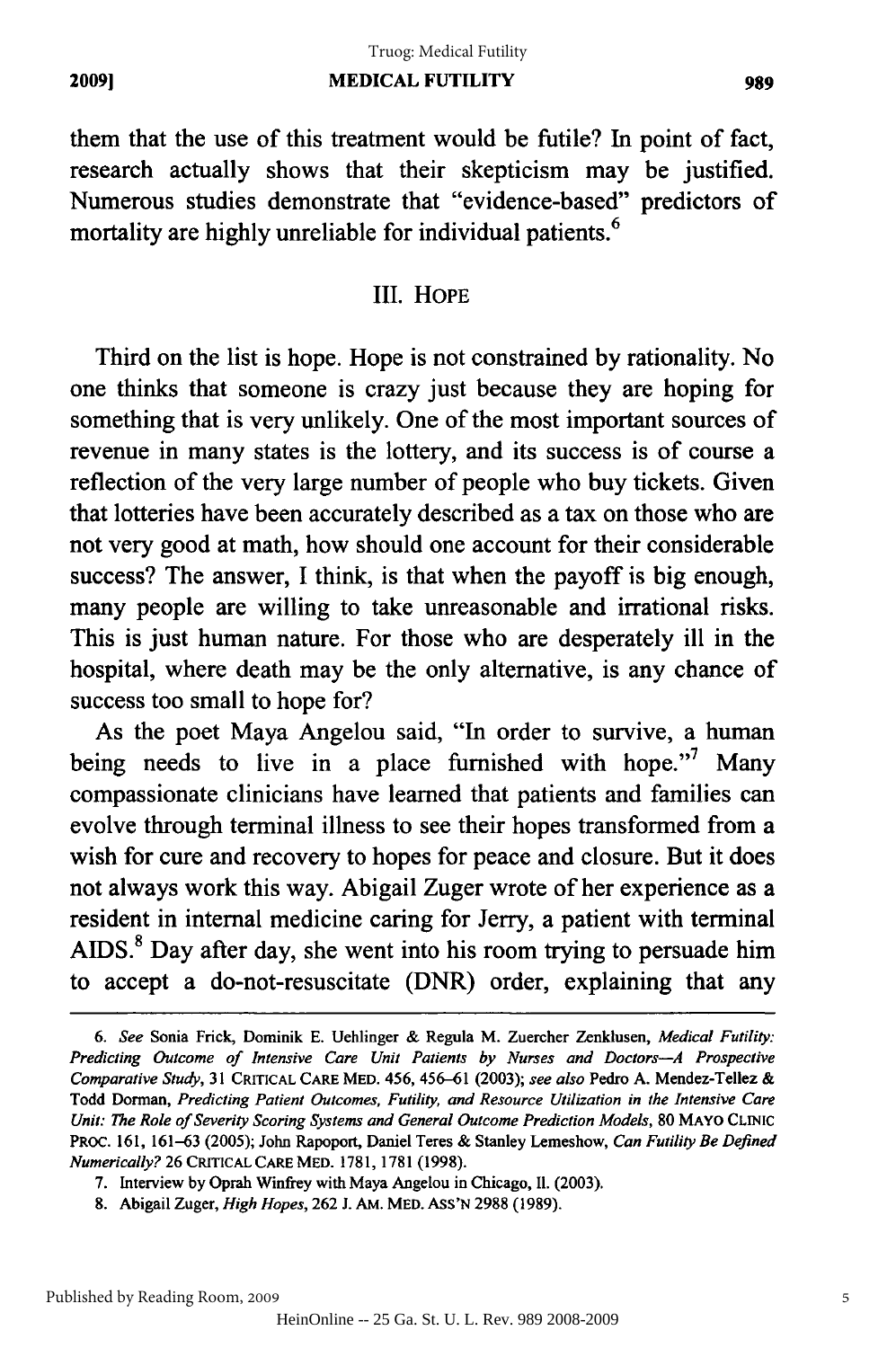#### **GEORGIA STATE UNIVERSITY LAW REVIEW** 990 GEORGIA STATE UNIVERSITY LAW REVIEW (Vol. 25:4

**[Vol. 25:4**

attempts at resuscitation were bound to be futile, leading only to pain attempts at resuscitation were bound to be futile, leading only to pain and suffering that would end in death. Each day he resisted, feeling and suffering that would end in death. Each day he resisted, feeling confident that a cure was "just around the comer" and could happen confident that a cure was "just around the comer" and could happen any day. But eventually he got the picture, reason prevailed, and he any day. But eventually he got the picture, reason prevailed, and he signed his DNR order. But she closes her essay with a moving and ambivalent observation on the "success" of her counseling to have Jerry forego intensive care and resuscitation: "Which was, in fact, the Jerry forego intensive care and resuscitation: "Which was, fact, the greater cruelty? Was it the one she avoided, which would have greater cruelty? Was it the one she avoided, which would have condemned Jerry to a protracted death in the intensive care unit, all blood and tubes and pain? Or was it the one she committed, sitting on blood and tubes and pain? Or was it the one she committed, sitting on Jerry's bed, holding his hand, and methodically erasing all the hope Jerry's bed, holding his hand, and methodically erasing all the hope from his eager eyes?" Reason and rationality have their place, but from his eager eyes?" Reason and rationality have their place, but they also have their price. they also have their price.

## IV. MONEY IV. MONEY

One of the most complex and confusing elements of the One of the most complex and confusing elements of the differential diagnosis is the role of money, and in particular the way that judgments about futility have been conflated with judgments that judgments about have been conflated with judgments about the fair allocation of scarce resources, or rationing. The work of Larry Schneiderman and his colleagues has been very clear on this point: "rationing refers to the allocation of beneficial treatments point: "rationing refers to allocation of beneficial treatments among patients; [whereas] futility refers to whether a treatment will among patients; [whereas] futility refers to whether a treatment will benefit an individual patient."<sup>9</sup> In other words, denying futile care to patients and families should have nothing to do with saving money patients and families should have nothing to do with saving money through the fair allocation of scarce resources. If a treatment is futile, through the fair allocation of scarce resources. If a treatment is futile, it is not worth doing, no matter how much it costs, no matter how it is not worth doing, no matter how much it costs, no matter how little it costs-indeed, futile treatments are not worth doing even if they are free. they are free.

While this point is well-accepted within the academic community While this point is well-accepted within the academic community and the literature on this topic, the truth is that actual futility cases are almost always intertwined with questions about saving money and almost intertwined with questions saving money and

<sup>9.</sup> Lawrence **J.** Schneiderman & Nancy S. Jeeker, *Medical Futility: Response to Critiques,* 125 9. Lawrence J. Schneidennan & Nancy S. Jeeker, *Medical Futility: Response to Critiques, 125*  **ANNALS INTERNAL MED.** 670, **673 (1996).** ANNALS INTERNAL MED. 670, 673 (1996).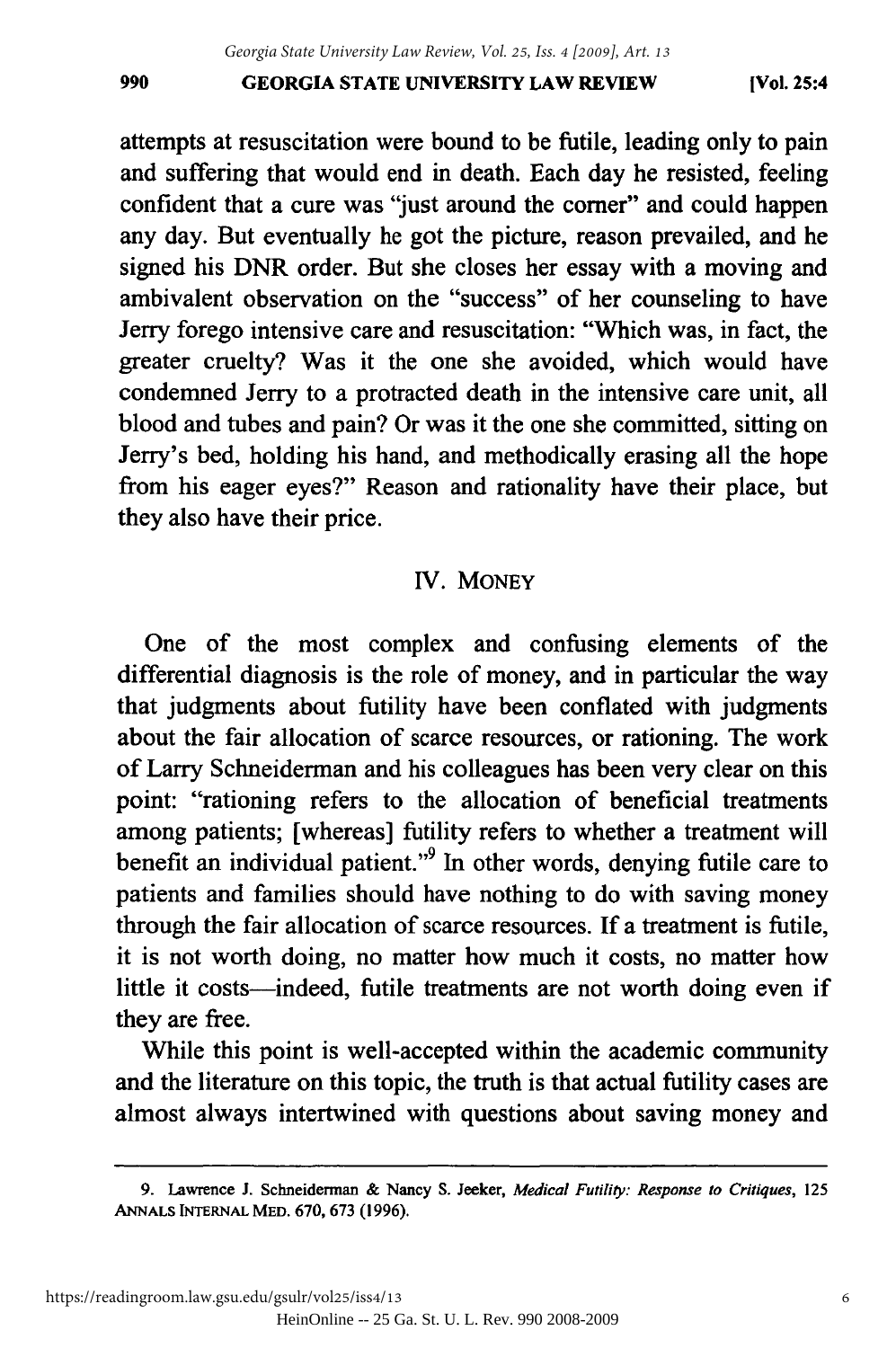#### Truog: Medical Futility

#### **MEDICAL FUTILITY** 2009] MEDICAL FUTILITY 991

cutting costs. Consider, for example, that questions of futility rarely arise around treatments that are cheap or easy to provide. For example, if a patient with widely metastatic breast cancer demands to be provided with vitamin C in the belief that it will be beneficial, I suspect that few would object. After all, it costs almost nothing and is safe-who cares if it does not work, as long as it makes the patient feel good? On the other hand, if this same woman demands treatment with high-dose chemotherapy followed by a bone marrow transplant with high-dose chemotherapy followed by a bone marrow transplant based on the same belief that it may be beneficial, most would refuse, on grounds that convincing research has demonstrated that such treatment offers no benefit and is futile. So even if one were to agree that futility judgments should be isolated from financial that futility judgments should be isolated from financial considerations, in the real world these judgments tend to be applied primarily in situations that are resource-intensive. primarily in situations that are resource-intensive.

The reasons for this provide some insight into the psychology of The reasons for this provide some insight into the psychology of futility determinations. As demonstrated by our recent healthcare futility determinations. As demonstrated by our recent healthcare debates, most Americans are allergic to the concept of rationing in debates, most Americans are allergic the concept of rationing in healthcare. Yet everyone seems to understand that healthcare expenditures are rising at an unsustainable rate. One strategy for seeking to save money while refusing to acknowledge the need to seeking to save money while refusing to acknowledge the need to ration is to claim that all will be well if we simply stop providing treatments that are futile. In this way, the concept of futility serves as treatments that are futile. In this way, the concept of futility serves as an end-around approach to rationing and saving money. In other words, if we can label some treatments as futile, we can successfully words, if we can label some treatments as futile, we can successfully deny marginally beneficial treatments to patients and families without deny marginally beneficial treatments to patients and families without having to acknowledge that we are really rationing. having to acknowledge that we are really rationing.

This strategy has two significant problems. In the broadest sense, This strategy has two significant problems. In the broadest sense, fair allocation of resources requires us to separate those treatments fair allocation of resources requires us to separate those treatments that are cost-effective from those that are not (within any defined that are cost-effective from those that are not (within any defined global budget for healthcare). But any fair approach to separating global budget for health care ). But any fair approach to separating cost-effective from non-cost-effective treatments must be willing to cost-effective from non-cost-effective treatments must be willing to look across the entire spectrum of all healthcare expenditures.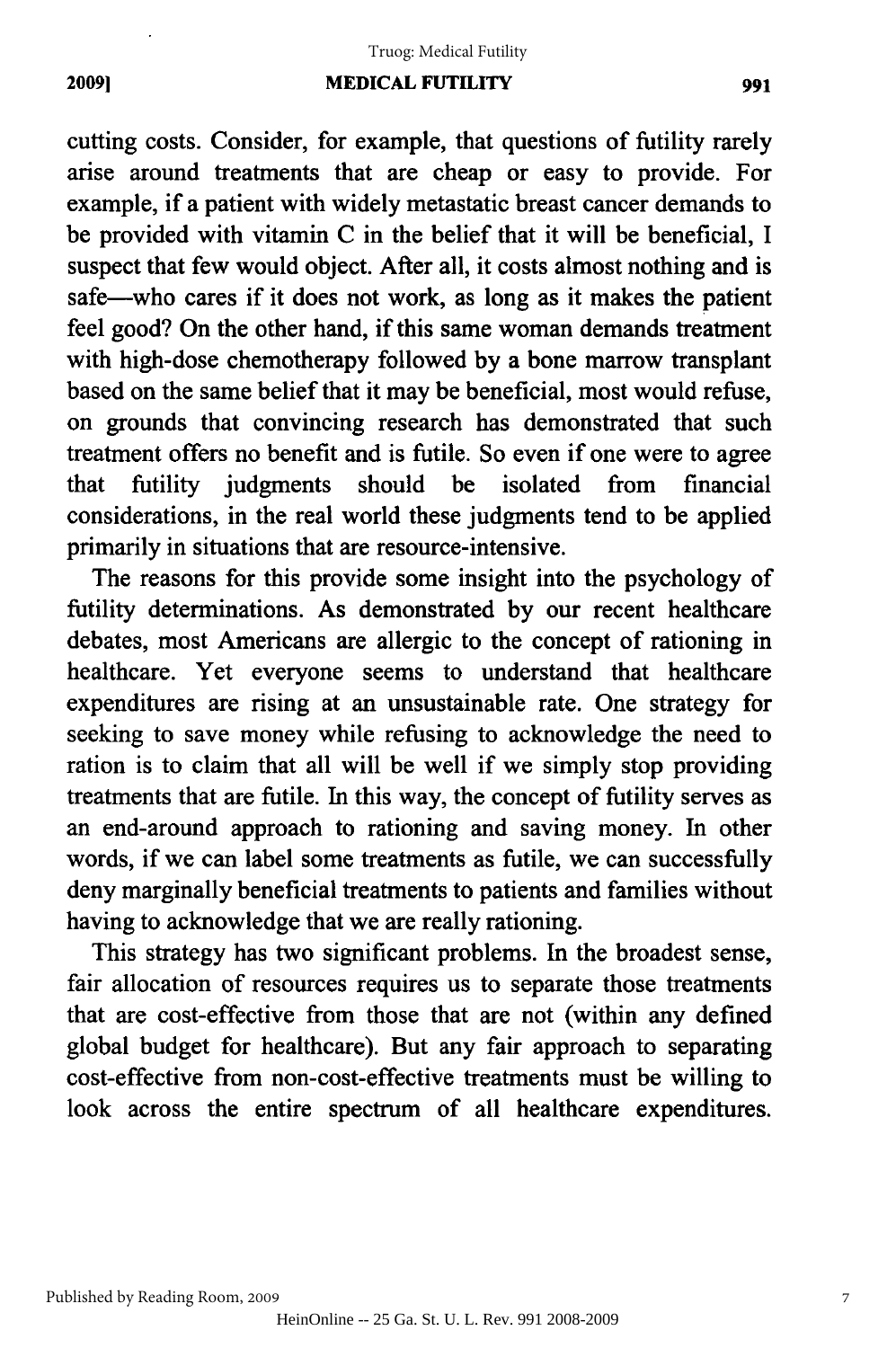#### **[Vol. 25:4**

Consider, for example, the case of Avastin.<sup>10</sup> Initially approved for treatment of advanced colon cancer, this drug can cost as much as treatment of advanced colon cancer, this drug can cost as much as \$100,000 per year, and in 2007 Genentech reported \$2.3 billion in \$100,000 per year, and in 2007 Genentech reported \$2.3 billion in sales in the United States alone—all of this for a drug that prolongs life for patients with colon cancer **by** only a few months, at best life for patients with colon cancer by only a few months, at best (recent studies suggest that its true effect may be even less). (recent studies suggest that its true effect may be even less). Furthermore, Avastin was approved by the FDA this past February Furthermore, Avastin was approved by the FDA this past February for patients with metastatic breast cancer, against the recommendation of its own advisory panel, and despite no evidence of prolonged survival or improved quality of life in patients who of prolonged survival or improved quality of life in patients who receive the drug. $^{11}$ 

Now if Avastin were a unique example of an arguably non-costeffective treatment which is routinely made available to patients, both effective treatment which is routinely made available to patients, both on- and off-label, then the problem might be limited, but in fact the on- and off-label, then the problem might be limited, but in fact the Avastin example is not at all unusual, and indeed much of the new A vastin example is not at all unusual, and indeed much of the new drug development that is occurring in this country shares many of the drug development that is occurring in this country shares many of the same problems. same problems.

So the issue is as follows: if one were to look at the definitions of So the issue is as follows: if one were to look at the definitions of medical futility that have been developed over the years, Avastin would surely seem to fit into that category, particularly for breast would surely seem to fit into that category, particularly breast cancer. If the goal is to provide only cost-effective care, then why are cancer. If the goal is to provide only cost-effective care, then why are policymakers not turning a critical eye on the many treatments that policymakers not turning a critical eye on the many treatments that are like Avastin? Could it be because elimination of these drugs are like Avastin? Could it be because elimination of drugs would significantly impact the profit margins of the pharmaceutical would significantly impact the profit margins of the pharmaceutical companies and deny treatments (that offer more hope than benefit) to companies and deny treatments (that offer hope than benefit) to the relatively few fortunate patients who are able to pay for them? the relatively few fortunate patients who are able to pay for them? Why do we single out for elimination cases like that of Sun Hudson, Why do we single out for elimination cases like that of Sun Hudson, seeking to deny life-sustaining treatment under conditions that are seeking to deny life-sustaining treatment under conditions that are highly contentious, divisive, and fraught with difficulties in terms of highly contentious, divisive, and fraught with difficulties in terms of jeopardizing trust within the patient-physician relationship? jeopardizing trust within the patient-physician relationship?

<sup>10.</sup> *See* Dan W. Brock, *How Much Is More Life Worth?* **36 HASTINGS CENTER** REP. **17, 17-19** *10. See* Dan W. Brock, *How Much Is More Life Worth?* 36 HAsTINGS CENTER REp. 17, 17-19 (2006); see also Gina Kolata & Andrew Pollack, Costly Cancer Drug Offers Hope, but Also a Dilemma, N.Y. TIMES, July **6, 2008,** at **Al.** N.Y. TIMES, July 6, 2008, at AI.

*<sup>11.</sup>* See Kolata **&** Pollack, *supra* note **10.** II. *See* Kolata & Pollack, *supra* note 10.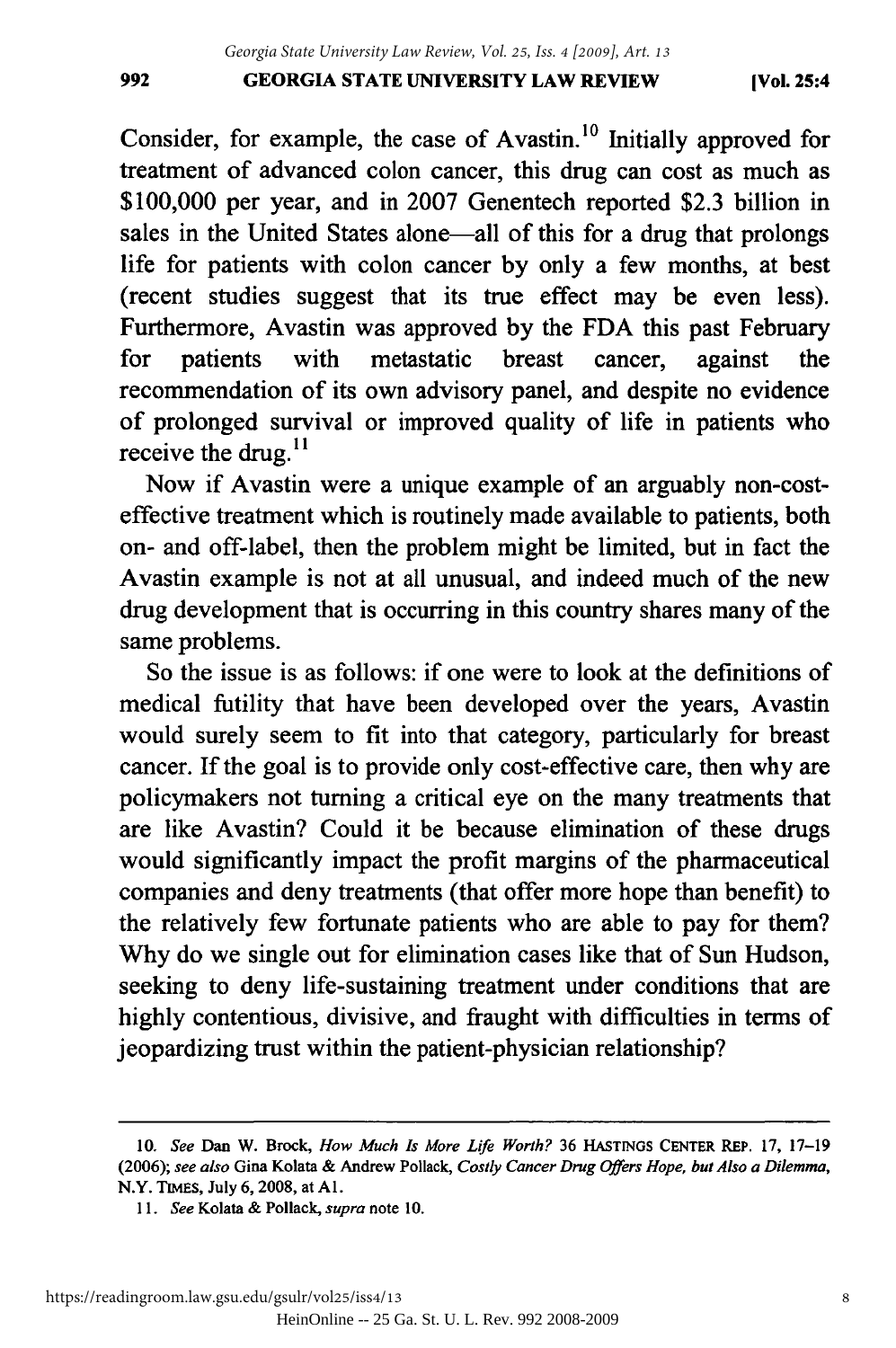#### **20091**

Not only is it unfair to target cases like that of Sun Hudson rather than Avastin, but it is also ineffective. Evidence shows that refusing than A vastin, but it is also ineffective. Evidence shows that refusing to provide life-sustaining treatments under conditions of futility will to provide life-sustaining treatments under conditions of futility will not save very much money. This point is counterintuitive to most not save very much money. This point is counterintuitive to most clinicians, because everyone who has practiced in hospitals can clinicians, because everyone who has practiced in hospitals can remember horrendous cases, like that of Sun Hudson, that seem like an enormous waste of money and resources. Yet there is a powerful an enormous waste of money and resources. there is a powerful recall bias that is operative here; these cases seem to stick in our recall bias that is operative here; these cases seem to stick in our memories for reasons that are out of proportion to their true impact. Several lines of research all point to the conclusion that elimination Several lines of research all point to the conclusion elimination of treatments that meet any reasonable definition of futility will not save very much money. Consider, for example, the Study to Understand Prognoses and Preferences for Outcomes and Risks of Treatments (SUPPORT), a study of more than 4,000 critically ill Treatments (SUPPORT), a of more than 4,000 critically ill patients.<sup>12</sup> Of these patients, 115 were predicted to have less than a 1% chance of surviving two months. Of these, all but one died within 6 months, and most died within 5 days. **If** the clinicians had decided 6 months, and most died within 5 days. If the clinicians had decided that further treatment for these 115 patients was futile, and if they had stopped treatment immediately, \$1.2 million would have been saved. stopped treatment immediately, \$1.2 million would have been saved. Not only is this a relatively small amount of money in the context of Not only is this a relatively small amount of money in the context of 115 patients, but the majority of the money would have been saved in 115 patients, but the majority of the money would have been saved in the context of only 12 patients, 6 of whom were under 51 years of age, one of whom lived for 10 months, and all of whom had religious age, one of whom lived for 10 months, and all of whom had religious convictions not to have life support withdrawn. In other words, \$1.2 convictions not to have life support withdrawn. In other words, \$1.2 million could have been saved, but almost certainly at the price of considerable conflict, emotional angst, and potentially costly considerable conflict, emotional angst, and potentially costly litigation. litigation.

Other research using different methodologies has arrived at similar Other research using different methodologies has arrived at similar conclusions. For example, a research group in Houston, Texas that performed a retrospective review of patients in their adult intensive care unit and examined the likely financial impact of refusing care

<sup>12.</sup> Joan **M.** Teno et al., *Prognosis-Based Futility Guidelines: Does Anyone Win?* 42 **J. AM.** 12. Joan M. Teno et aI., *Prognosis·Based Futility Guidelines: Does Anyone Win?* 42 J. AM. GERIATRICS **SOC'Y.** 1202, 1202-07 (1994). GERIATRICS SOC'Y. 1202, 1202-07 (1994).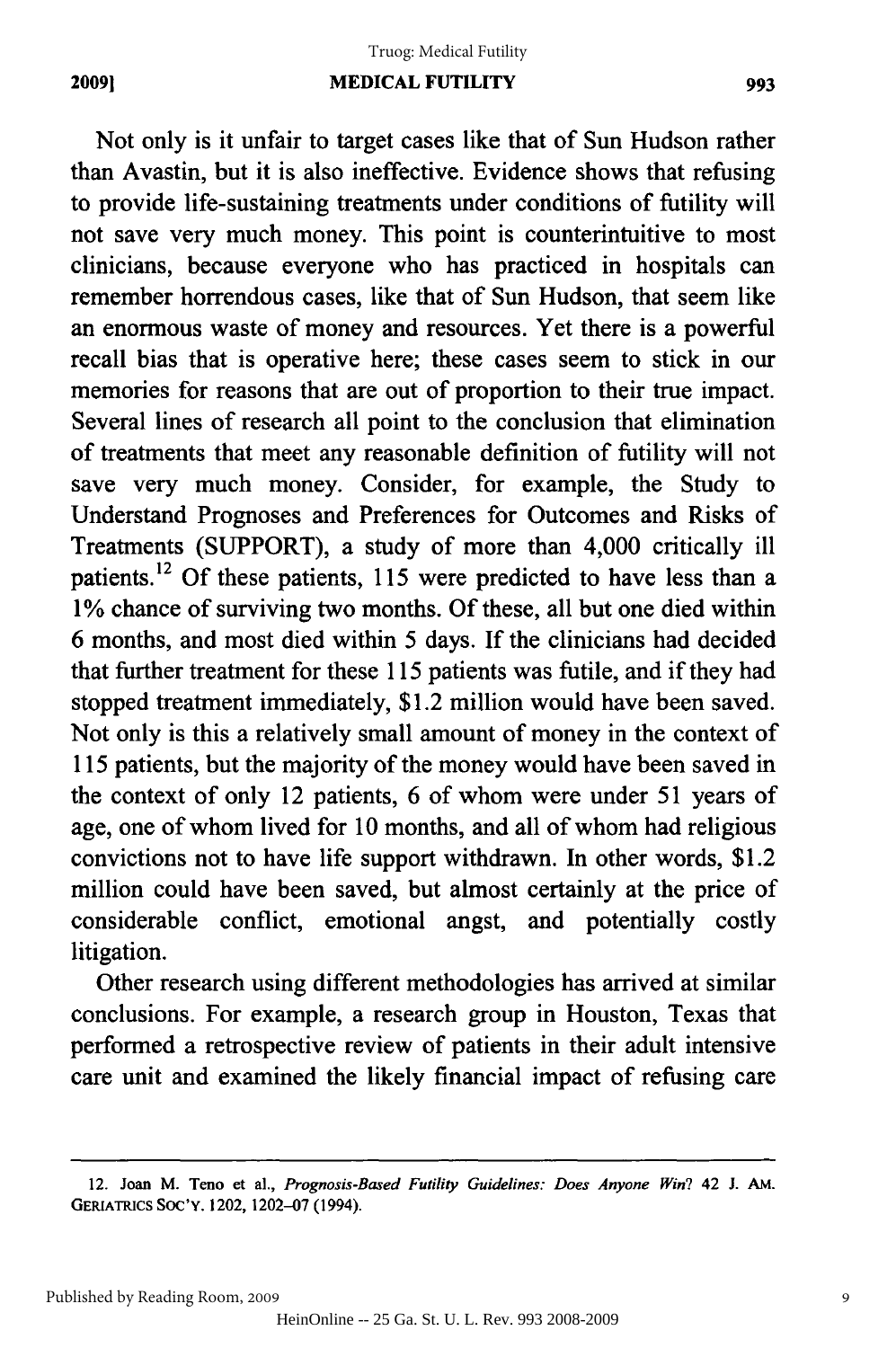#### **GEORGIA STATE UNIVERSITY LAW REVIEW** 994 GEORGIA STATE UNIVERSITY LAW REVIEW (VoL 25:4

they determined to be futile.<sup>13</sup> They concluded that "[t]he frequency of futile interventions appears to be low unless one is willing to accept a definition that includes patients who could survive for many accept a definition that includes patients who could survive for many months. . **.** .[T]his suggests the concept of futility will not play a months. . . . [T]his suggests the concept of futility will not play a major role in cost-containment." A similar study in a Pediatric major role in cost-containment." A similar study in a Pediatric Intensive Care Unit (PICU) reached essentially the same conclusion: Intensive Care Unit (PICU) reached essentially the same conclusion: "Despite our use of broad definitions of medical futility, relatively "Despite our use of broad definitions of medical futility, relatively small amounts of resources were used in futile PICU care. . . . Attempts to reduce resource consumption in the PICU by focusing on Attempts to reduce resource consumption in the PICU by focusing on medical futility are unlikely to be successful."<sup>14</sup> Willie Sutton astutely robbed banks "because that's where the money is"<sup>15</sup>—one could ask why those who seek to save healthcare dollars seem to could ask why those who seek to save healthcare dollars seem to perseverate around highly contentious disputes involving the use of life-sustaining therapies rather than focusing more productively on life-sustaining therapies rather than focusing more productively on the widespread use of extremely expensive, low-benefit treatments like Avastin? like Avastin?

In sum, the debate about medical futility has been confused by In sum, the debate about medical futility has been confused by those who want to use the concept as a "back-door" way of rationing those who want to use the concept as a "back-door" way of rationing resources, by denying marginally beneficial care to some patients resources, by denying marginally beneficial care to some patients without having to acknowledge that it has anything to do with without having to acknowledge that it has anything to do with rationing. This is wrongheaded first because it targets a generally rationing. This is wrongheaded first because it targets a generally marginalized population rather than spreading the burdens fairly marginalized population rather than spreading the burdens fairly across everyone in society, and second, because it addresses a across everyone in society, and second, because it addresses a problem where the cost savings would be modest while ignoring the need to ration or eliminate treatments that are equally ineffective and need to ration or eliminate treatments that are equally ineffective and where the cost savings would be quite substantial.<sup>16</sup>

<sup>13.</sup> Amir Halevy, Ryan **C.** Neal, Baruch **A.** Brody, *The Low Frequency of Futility in an Adult* 13. Amir Halevy, Ryan C. Neal, Baruch A. Brody, *The Low Frequency of Futility in an Adult Intensive Care Unit Setting,* **156** ARcHIVES INTERNAL MED. 100-04 **(1996).** Intensive Care Unit Setting, 156 ARCHIVES INTERNAL MED. 100–04 (1996).<br>14. Ramesh C. Sachdeva, Larry S. Jefferson, Jorge Coss-Bu, & Baruch A. Brody, Resource

*Consumption and the Extent of Futile Care Among Patients in a Pediatric Intensive Care Unit Setting, Consumption and the Extent of Futile Care Among Patients in a Pediatric Intensive Care Unit Setting,*  **128 J. PEDIATRICS** 742, 742 **(1996).** 128 J. PEDIATRICS 742, 742 (1996).

**<sup>15.</sup>** Steve Cocheo, *The Bank Robber, THE QUOTE, and the Final Irony,* IS. Steve Cocheo, *The Bank Robber, QUOTE, and the Final Irony,*  http://www.banking.com/aba/ profile\_0397.htm.

**<sup>16.</sup>** Martin L. Smith et al., *Texas Hospitals' Experience with the Texas Advance Directives Act,* **35** 16. Martin L. Smith et aI., *Texas Hospitals' Experience with the Texas Advance Directives Act, 35*  CRITIcAL **CARE MED. 1271 (2007).** CRITICALCAREMED. 1271 (2007).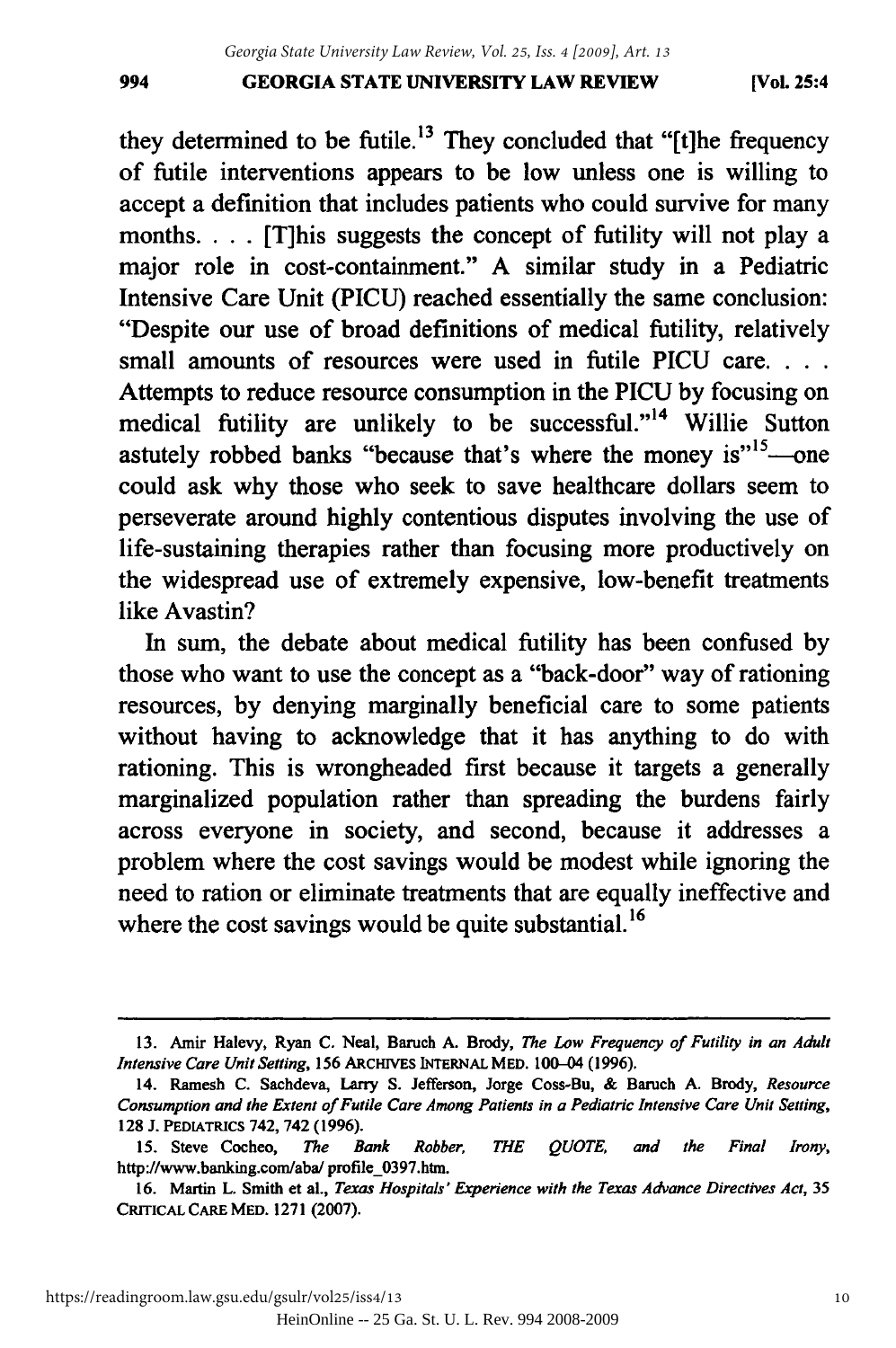## **V. SUFFERING** V. SUFFERING

The fifth and last element in the differential diagnosis for futility is The fifth and last element in the differential diagnosis for futility is that of suffering. Suffering is an issue for everyone involved-that of suffering. Suffering is an issue for everyone involvedpatients, families, and providers. **My** first point is that I do not think patients, families, and providers. My first point is that I do not think we have been serious enough about preventing the suffering of patients. When family members insist upon treatments that are causing pain or suffering, we need to be much more proactive in causing pain or suffering, we need to be much more proactive in challenging their role as surrogate decision makers, and we need to seek to have them replaced **by** a guardian ad litem, if necessary. In seek to have replaced by a guardian ad litem, if necessary. In comments before the President's Council on Bioethics in September comments before the President's Council on Bioethics in September 2008, legal scholar Thaddeus Pope noted that the courts recently have 2008, legal scholar Thaddeus Pope noted that the courts recently have been more willing to take this approach than they have been in the been more willing to take this approach than they have been in the past, particularly in situations where the surrogate does not seem past, particularly in situations where the surrogate does seem capable of fully appreciating and responding to the medical needs of capable of fully appreciating and responding to the medical needs of the patient. $17$ 

Judgments about suffering are subjective and do have some pitfalls, however. For example, when children are admitted to the intensive care unit in which I work, parents often ask if their child will suffer. We are quick to reassure them, telling them that we take great pride in using sedatives, analgesics, and other techniques to assure that suffering is minimized or eliminated for the patients under our care. However, days or weeks later, when the child has not improved as we had hoped, we will often sit with the same parents and recommend withdrawal of life support, sometimes supporting and recommend withdrawal of life support, sometimes supporting this recommendation with the statement, "Your child has already this recommendation with the statement, "Your child has already suffered so much." To be clear, I think this is perfectly suffered so much." To be clear, I think this is perfectly understandable, and I am not criticizing the practice per se (I have said things like this on many occasions), but the point I want to make said things like this on many occasions), but the point I want to make here is that in the context of futility we cannot ask the word here is that in the context of futility we cannot ask the word "suffering" to mean whatever we want it to mean in order to suit our "suffering" to mean whatever we want it to mean in order to suit our purposes at the moment. The truth is, many times the patients purposes at the moment. The truth is, many times the patients

**<sup>17.</sup>** Thaddeus Mason Pope, Remarks Before the President's Council on Bioethics, Medical Futility: 17. Thaddeus Remarks Before the President's Council on Bioethics, Medical Futility: Institutional and Legislative Initiatives (Sept. 12, 2008), http://www.bioethics.gov/transcripts/ sept08/session5.html. sept08/session5.html.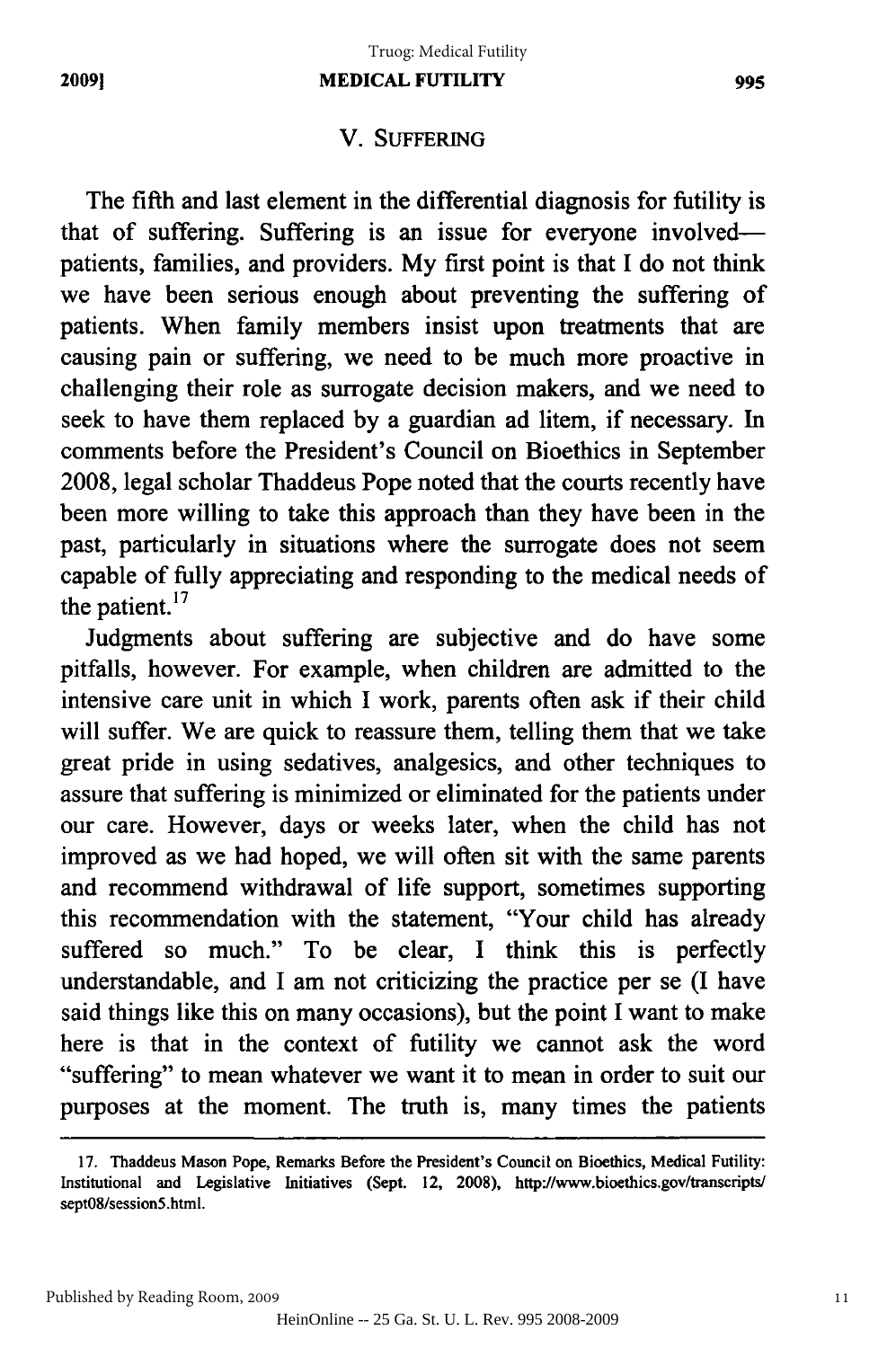## **GEORGIA STATE UNIVERSITY LAW REVIEW** 996 GEORGIA STATE UNIVERSITY LAW REVIEW (Vol. 25:4

involved in futility disputes are either so severely neurologically involved in futility disputes are either so severely neurologically damaged or so deeply sedated that the possibility of pain and suffering is remote. Under these circumstances, suffering is not an suffering is remote. Under these circumstances, suffering is not an issue. Issue.

The concerns about the suffering of caregivers are very different but no less important. I will not explore them in detail in this essay, but no less important. I will not explore them in detail in this essay, but only note that issues of moral distress and burnout are of but only note that issues of moral distress and burnout are of increasing concern among intensive care unit (ICU) clinicians, and especially among nurses. Three brief quotations from a paper that especially among nurses. Three brief quotations from a paper that deals with the problem of burnout among ICU nurses around providing futile care give a flavor of the magnitude of the problem: <sup>18</sup> providing futile care give a flavor of the magnitude of the problem: 18

- "I often equate my job with 'keeping dead people alive.' On "I often equate my job with 'keeping dead people alive.' On these days, I dread coming to work." these days, 1 dread coming to work."
- "I'm scared that I'm causing undue pain and suffering, and "I'm scared that I'm causing undue pain and suffering, and this causes me great distress." this causes me great distress."
- "Some days I feel (physically) sick." "Some days 1 feel (physically) sick."

## VI. RESOLVING FUTILITY DISPUTES

From all that has been written above, one might conclude that I oppose futility policies and futility judgments, and indeed that is how oppose futility policies and futility judgments, and indeed that is how my views have often been characterized. But although I have many concerns about the way that futility determinations are made, I do concerns about the way that futility determinations are made, I do recognize that unilateral judgments by physicians to deny treatments recognize that unilateral judgments by physicians to deny treatments that are inappropriate are ubiquitous in medicine. For example, one of the technologies we have in the ICU is a form of cardiopulmonary bypass called ECMO (extracorporeal membrane oxygenation). With ECMO physicians can, quite literally, keep almost anyone alive. And EeMO physicians can, quite literally, keep almost anyone alive. And yet intensivists are highly selective in its use, reserving this expensive and invasive therapy only for situations where we expect a patient's cardiac or respiratory failure to be quickly reversible. When this is cardiac or respiratory failure to be quickly reversible. When this is

<sup>18.</sup> Ellen H. Elpern, Barbara Covert, & Ruth Kleinpell, Moral Distress of Staff Nurses in a Medical *Intensive Care Unit, 14 AM. J. CRITICAL CARE 523, 525-27 (2005).*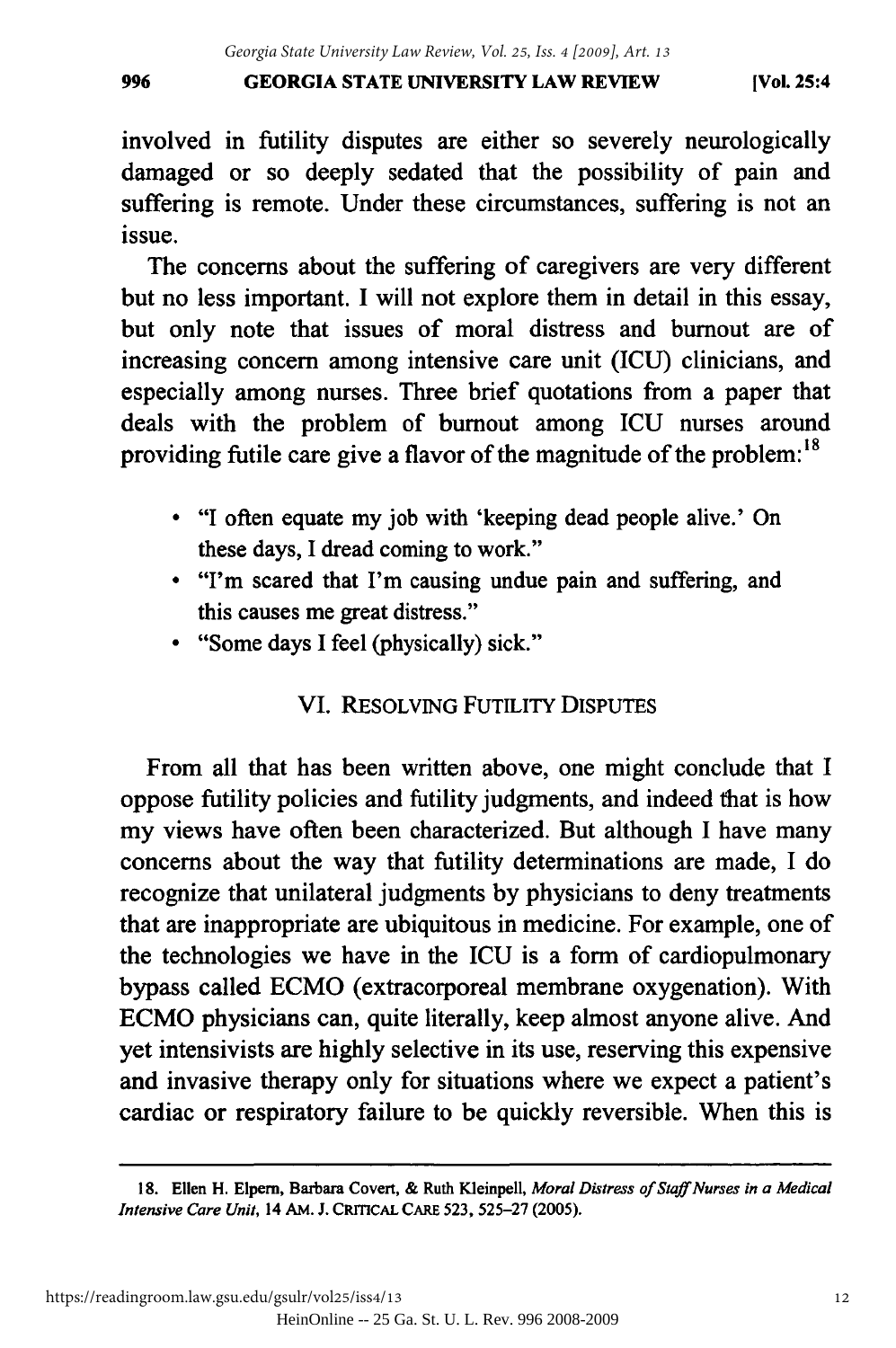#### **MEDICAL FUTILITY** 2009] MEDICAL FUTILITY 997

not the case, I do not believe I have an obligation to offer ECMO to not the case, 1 do not believe 1 have an obligation to offer ECMO to patients and families or even an obligation to discuss it with them, patients and families or even an obligation to discuss it them, and I would refuse inappropriate demands from family members to place a patient on **ECMO.** place a patient on ECMO.

What is the difference between the use of **ECMO** for patients with What is the difference between the use of ECMO for patients with irreversible cardiorespiratory failure and the use of mechanical irreversible cardiorespiratory failure and the use of mechanical ventilation for patients like Sun Hudson? I will not pretend that there is a clear and bright line here, and in both cases I think a good is a clear and bright line here, and in both cases 1 think a good argument can be made for unilateral refusal to provide life support. argument can be made for unilateral refusal to provide life support. The difference, **I** suggest, is in the nature of the process that must be The difference, 1 suggest, is in the nature of the process that must be followed before such refusal is recognized as ethically and legally followed before such refusal is recognized as ethically and legally legitimate. Though value judgments are present in both situations, legitimate. Though value judgments are present in both situations, they are much more narrow and constrained in the **ECMO** case than they are much more narrow and constrained in the ECMO case than in the case of Sun Hudson. Life on **ECMO** is essentially life under in the case of Sun Hudson. Life on ECMO is essentially life under general anesthesia—when treatments are truly a "bridge to nowhere" it is hard to imagine any worldview or set of values that could justify a demand for this therapy. While some might see Sun Hudson's life a demand for this therapy. While some might see Sun Hudson's life in the same terms, the fact is that many would judge life on a in the same terms, the fact is that many would judge life on a ventilator, even if of poor quality and short duration, as valued and worth living. In my mind, this puts decisions about life-support in worth living. In my mind, this puts decisions about life-support in cases like that of Sun Hudson's in a different category from those cases like that of Sun Hudson's in a different category from those about the use of **ECMO** for irreversible cardiorespiratory failure. about the use of ECMO for irreversible cardiorespiratory failure.

The process for adjudicating these disputes is therefore central to The process for adjudicating these disputes is therefore central to evaluating the legitimacy of how they are resolved. In the late 1990s, evaluating the legitimacy of how they are resolved. In the late 1990s, the Council on Ethical and Judicial Affairs of the American Medical the Council on Ethical and Judicial Affairs of the American Medical Association **(AMA)** endorsed a procedural approach to futility Association (AMA) endorsed a procedural approach to futility determinations, stating that judgments of futility cannot be made **by** determinations, stating that judgments of futility cannot be made by reference to rules or definitions but must be determined on a case-by-reference to rules or definitions but must be determined on a case-bycase basis.<sup>19</sup> In this, it echoed an insight from U.S. Supreme Court Justice Potter Stewart in his comments on pornography, when he Justice Potter Stewart in his comments on pornography, when he wrote, **"I** shall not today attempt further to define... [pornography]; wrote, "I shall not today attempt further to define ... [pornography]; and perhaps **I** could never succeed in intelligibly doing so. But **I** and perhaps 1 could never succeed in intelligibly doing so. But 1

<sup>19.</sup> Charles W. Plows et al., Medical Futility in End-of-Life Care, 281 J. AM. MED. ASS'N 937, 939 (1999). (1999).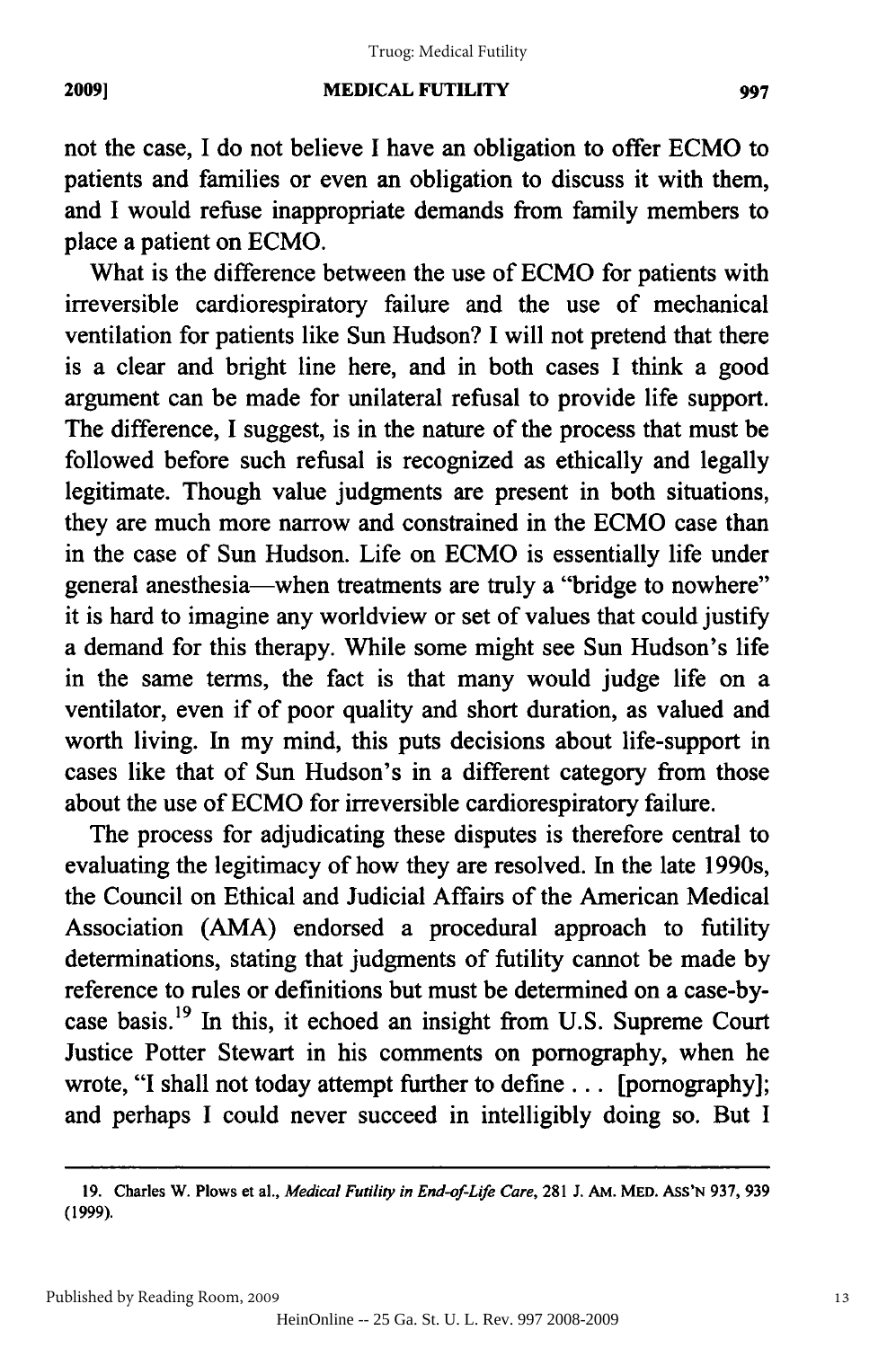know it when I see it."<sup>20</sup> In other words, futility and pornography are both "all things considered" types of judgments that cannot be both "all things considered" types of judgments that cannot be adequately captured by rules or definitions. Instead, one must develop a fair process for evaluating these conditions and then make develop a fair process for evaluating these conditions then make determinations on a case-by-case basis. determinations on a case-by-case basis .

# VII. FUTILITY POLICIES: CHILDREN'S HOSPITAL . VII. FUTILITY POLICIES: CHILDREN'S HOSPITAL BOSTON VERSUS THE TEXAS ADVANCE DIRECTIVES ACT

Finally, then, I turn to two procedural approaches for determining Finally, then, I tum to two procedural approaches for determining futility and compare their strengths and weaknesses. The first is the futility policy at Children's Hospital Boston, which I helped develop futility policy at Children's Hospital Boston, which I helped develop more than ten years  $ago<sub>1</sub><sup>21</sup>$  and the second is the Texas Advanced Directives Act (TADA), which has been in place since  $1999<sup>22</sup>$  Both approaches essentially conform with the process that was recommended by the AMA, in that both require consultation from an recommended by the AMA, in that both require consultation from an ethics committee or medical review committee as well as attempts to resolve the conflict by transfer of the patient to other willing providers. Finally, both endorse cessation of the futile intervention if providers. Finally, both endorse cessation of the futile intervention if the conflict remains intractable and if all opportunities for resolution the conflict remains intractable and if all opportunities for resolution have been exhausted. have been exhausted.

Under either approach, the process could reach a point when clinicians inform the family that their demands for life-sustaining clinicians inform the family that their demands for life-sustaining treatment will no longer be honored. If the treatment is mechanical ventilation, then the decision could be quite decisive and dramatic, as ventilation, then the decision could be quite decisive and dramatic, as in the clinicians' stating, "On Friday afternoon at three o'clock we in the clinicians' stating, "On Friday afternoon at three o'clock we will withdraw the ventilator, and we anticipate that your relative will die within minutes." die within minutes."

The two policies differ substantially, however, about the options The two policies differ substantially, however, about the options available to the family after the judgment of futility is made. At available to the family after the judgment of futility is made. At

<sup>20.</sup> Jacobellis v. Ohio, 378 U.S. 184, 197 (1964).

<sup>21.</sup> Jeffrey P. Bums & Robert D. Truog, *Futility: A Concept in Evolution,* 312 CHEST 1987, 1987-93 21. Jeffrey P. Bums & Robert D. Truog, *Futility: A Concept Evo/ution,* 312 CHEST 1987, 1987-93 (2007). (2007).

<sup>22.</sup> *See generally* TEX. HEALTH **&** SAFETY CODE **ANN. §§** 166.001-166.166 (Vernon 2000); Robert *22. See generally* TEx. HEALTH & SAFETY CODE ANN. §§ 166.001-166.\66 (Vernon Robert L. Fine, *The Texas Advance Directives Act of 1999: Politics and Reality,* 13 HEC FORuM 59, 59-81 L. Fine, *The Texas Advance Directives Act of* 1999: *Politics and Reality,* 13 HEC FORUM 59, 59-81 (2001). (2001).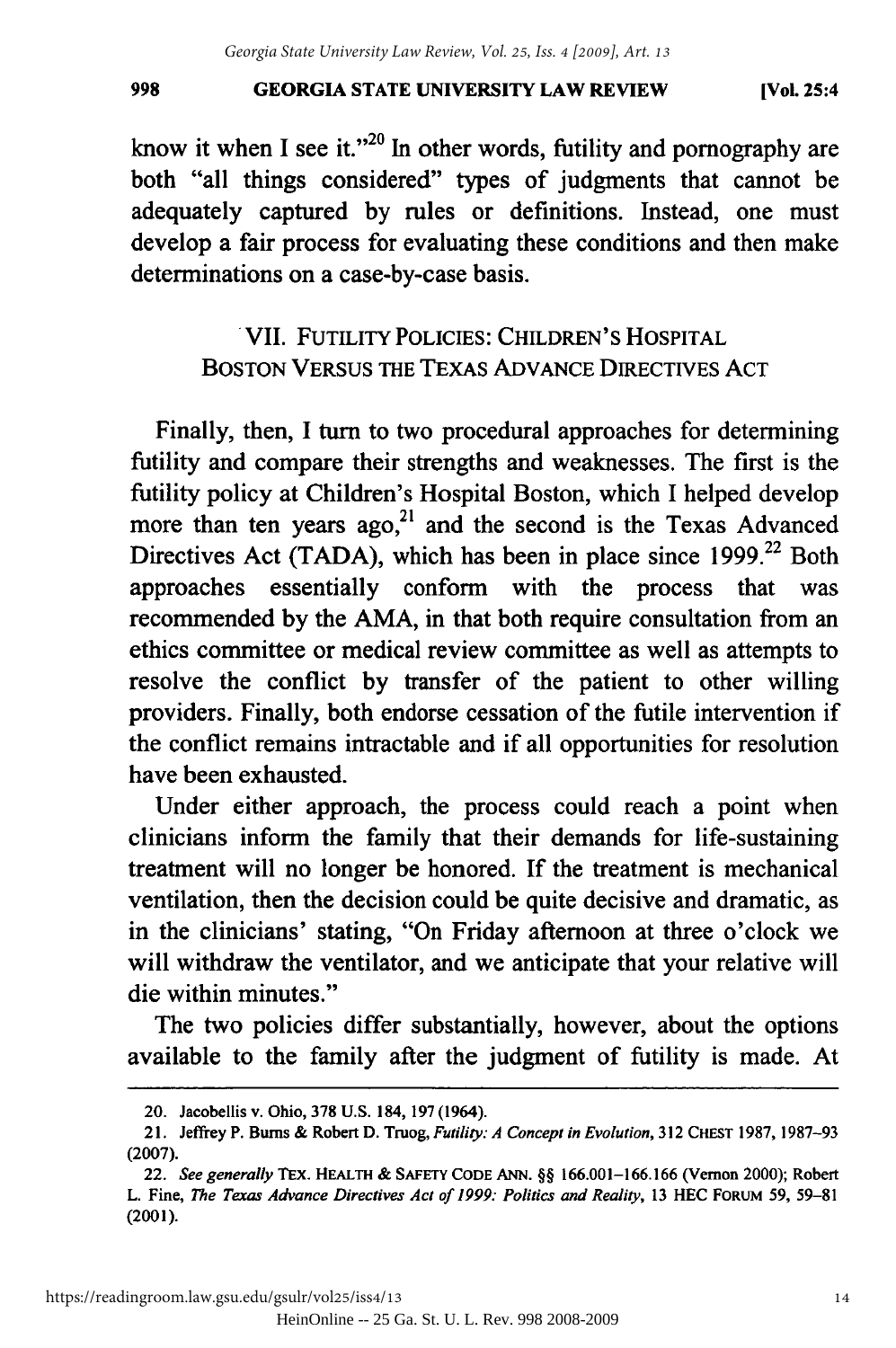#### **MEDICAL FUTILITY** 2009) MEDICAL FUTILITY 999

Children's Hospital Boston, the family would be told that if they disagreed with the decision, they would have the option of seeking a disagreed with the decision, they would have the option of seeking a court order to prohibit the physicians from withdrawing treatment. Furthermore, if the family wanted to seek legal involvement but Furthermore, if the family wanted to seek legal involvement but could not afford the cost of legal representation, the hospital would offer to cover those costs. offer to cover those costs.

Has the policy at Children's Hospital Boston been effective in Has the policy at Children's Hospital Boston been effective in resolving futility disputes? While we do not keep precise records, the resolving futility disputes? While we do not keep precise records, the policy has been invoked on several occasions. Nevertheless, all of policy has been invoked on several occasions. Nevertheless, all of these cases have been resolved without having to resort to unilateral these cases have been resolved without having to resort to unilateral decision-making. Some view this as a failure of the policy, but I decision-making. Some view this as a failure of the policy, but I would disagree. Before we had the policy, clinicians were very would disagree. Before we had the policy, clinicians were very reluctant to bring futility cases before the ethics committee because reluctant to bring futility cases before the ethics committee because they knew that the committee had no mechanism for overriding the they knew that the committee had no mechanism for overriding the demands of parents. Now that we have a mechanism-a policy demands of parents. Now that we have a mechanism-a policy requiring consultation with the committee and respect for the parents' requiring consultation with the committee and respect for the parents' alternatives, including their option to pursue legal injunction-these cases are brought to the committee and undergo intensive efforts to cases are brought to the committee and undergo intensive efforts to achieve resolution. In some cases, the clinicians conclude that the harms of unilaterally refusing treatment are greater than the benefits harms of unilaterally refusing treatment are greater than the benefits of doing so. In other cases, the parents welcome the judgment of the committee as taking the burden of decision-making off of their shoulders, as if they were saying, "We could not have made this decision on our own, but since the doctors and nurses feel so strongly that this is the right thing to do, we will accept this judgment and not continue to resist their recommendations." Although we have not yet had a case that failed to reach resolution, if in the future such a case does arise, there is no reason to believe that the clinicians and the does arise, there is no reason to believe that the clinicians and the hospital administration would not follow through with a unilateral hospital administration would follow through with a unilateral decision to withdraw life support, in accord with our policy. decision to withdraw life support, in accord with our policy.

In contrast, under the TADA, the families' options are much more In contrast, under the TADA, the families' options are much more limited. Under the Texas law, the physician's refusal to treat must limited. Under the Texas law, the physician's refusal to treat must first be reviewed by the hospital's ethics or medical review first be reviewed by the hospital's ethics or medical review committee. The family must be given forty-eight hours' notice and be invited to participate in the process. The hospital must make invited to participate in the process. The hospital must make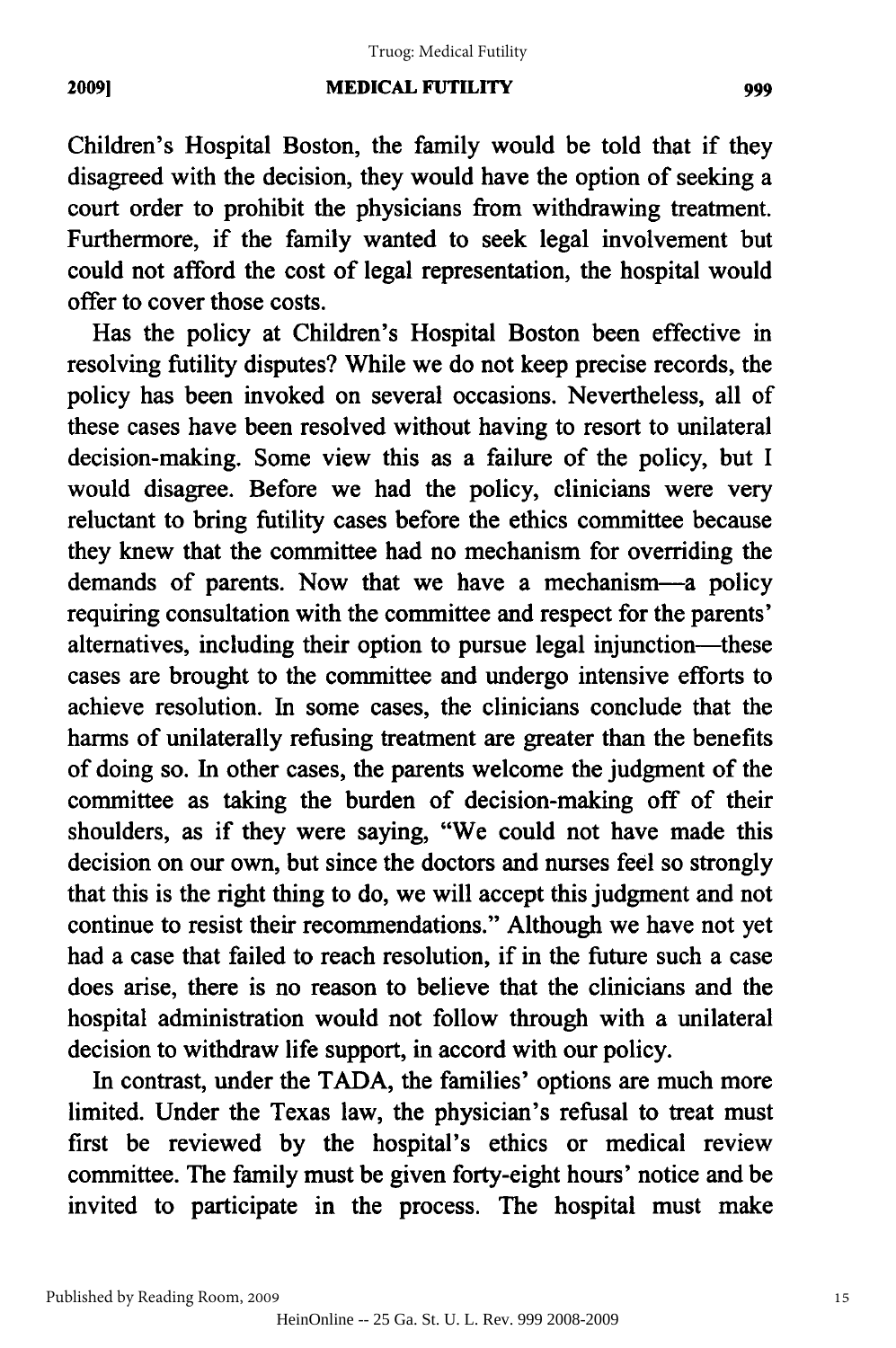#### **GEORGIA STATE UNIVERSITY LAW REVIEW 1000 [Vol. 25:4** 1000 GEORGIA STATE UNIVERSITY LAW REVIEW [Vol. 25:4

reasonable efforts to transfer the patient's care to others (which is usually not possible, because other institutions are very reluctant to usually not possible, because other institutions are very reluctant to take on cases already engulfed in anger and conflict). If no provider take on cases already engulfed in anger and conflict). If no provider can be found in ten days, treatment may be unilaterally withdrawn. can be found in ten days, treatment may be unilaterally withdrawn. The family may request a court-ordered extension, which a judge The family may request a court-ordered extension, which a judge should grant only if there is a reasonable chance of finding a willing should grant only if there is a reasonable chance of finding a willing provider. Finally, the treatment team is immune from civil or criminal provider. Finally, the treatment team is immune from civil or criminal prosecution. prosecution.

My objections to the Texas law center around its approach to due My objections to the Texas law center around its approach to due process.<sup>23</sup> The TADA seeks to incorporate a due process standard by insisting that all allegations of futility go forward only after they have insisting that all allegations of futility go forward only after they have been reviewed and approved by the hospital ethics committee or a been reviewed and approved by the hospital ethics committee or a medical review committee. In such situations, the ethics committee is acting, under Texas law, as a surrogate judge and jury, with the statutory power to authorize clinicians to take life or death actions statutory power to authorize clinicians to take life or death actions against the wishes of a patient or family. But whereas the judicial against the wishes of a patient or family. But whereas the judicial system assures Americans of access to a "jury of peers" or at least an system assures Americans of access to a 'jury of peers" or at least an impartial judge, hospital ethics committees are not held to this impartial judge, hospital ethics committees are not held to this standard. Although it is true that most committees include one or two standard. Although it is true that most committees include one or two members of the community (often grateful patients of the hospital), members of the community (often grateful patients of the hospital), most members are physicians, nurses, and other clinicians from the most members are physicians, nurses, and other clinicians from the hospital staff. Without in any way calling into question their hospital staff. Without in any way calling into question their motivations or intentions, one must recognize that they are unavoidably "insiders," completely acculturated to the clinical world and its attendant values. This is hardly an impartial tribunal for many, indeed probably most, of the patients who are subject to these indeed probably most, of the patients who are subject to these decisions. The TADA thus relies on a due process approach that is more illusory than real and that risks becoming a rubber-stamp mechanism for systematically overriding families' requests that seem unreasonable to the clinicians involved. During a two-year period at unreasonable to the clinicians involved. During a two-year period at Baylor, for example, the ethics committee agreed with the clinical team in forty-three out of forty-seven cases. <sup>24</sup> team in forty-three out of forty-seven cases.<sup>24</sup>

<sup>23.</sup> Robert D. Truog, *Tackling Medical Futility in Texas,* 357 NEW ENG. J. MED. **1,** 2 **(2007).** 23. Robert D. Truog, *Tackling Medical Futility in Texas,* 357 NEW ENG. J. MED. 1,2 (2007).

<sup>24.</sup> Robert L. Fine & Thomas W. Mayo, *Resolution of Futility by Due Process: Early Experience* 24. Robert L. Fine & Thomas W. Mayo, *Resolution of Futility by Due Process: Early Experience*  with the Texas *Advance Directives Act,* **138** ANNALS INTERNAL MED. 743, 745 (2003). *with the Texas Advance Directives Act,* 138 ANNALS iNTERNAL MED. 743, 745 (2003).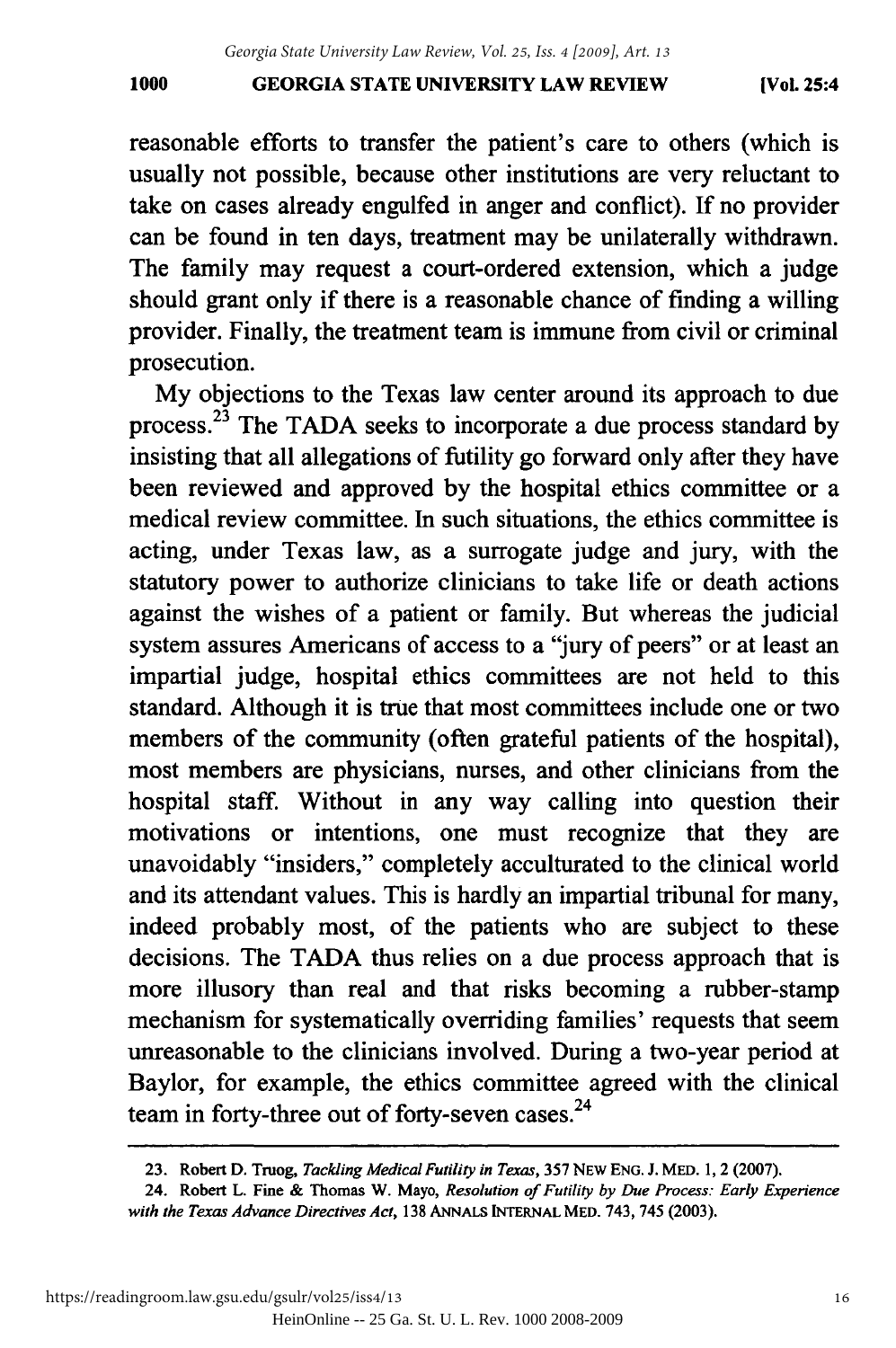#### **MEDICAL FUTILITY** 2009] MEDICAL FUTILITY 1001

Furthermore, while we proudly look to our courts as the guarantors Furthermore, while we proudly look to our courts as the guarantors of due process, under the Texas law judges have no latitude to overrule or even amend the decisions of the physicians and the hospital ethics committees. Judges are only empowered to extend the hospital ethics committees. Judges are only empowered to extend the ten-day waiting period, and even then only if there is a reasonable ten-day waiting period, and even then only if there is a reasonable chance of finding a willing provider, which is usually very unlikely. chance of finding a willing provider, which is usually very unlikely. Although it would be interesting and helpful to know the number of Although it would be interesting and helpful to know the number of times that the policy has been invoked and to be able to review the times that the policy has been invoked and to be able to review the specifics of the cases, the Texas law inexplicably includes no specifics of the cases, the Texas law inexplicably includes no provisions for such data collection or review (compare this, for provisions for such data collection or review (compare this, for example, with the physician-assisted suicide law in Oregon, which example, with the physician-assisted suicide law in Oregon, which requires meticulous tracking of all cases). Indeed, Thaddeus Pope, a requires meticulous tracking of all cases). Indeed, Thaddeus Pope, a legal scholar who has been otherwise supportive of the Texas law as legal scholar who has been otherwise supportive of the Texas law as a model for other states, nevertheless commented in his recent a model for other states, nevertheless commented in his recent testimony before the President's Council on Bioethics that "it's testimony before the President's Council on Bioethics that "it's extremely unlikely the Texas statute will last another six months.... extremely unlikely the Texas statute will last another six months .... It doesn't comport with the requirements of Constitutional procedural It doesn't comport with the requirements of Constitutional procedural due process." He went on to say that "[a] process-based approach due process." He went on to say that "[a] process-based approach may be the way to go, but we have to attend to procedural fairness. may be the way to go, but we have to attend to procedural fairness. They've been around for thirty years, but health care ethics They've been around for thirty years, but health care ethics committees are not ready. They don't have the competence[;] they committees are not ready. They don't have the competence[;] they don't have the neutrality to exercise the sort of decision-making don't have the neutrality to exercise the sort of decision-making authority that the Texas statute has given them. $^{2.25}$ 

A historical analogy is useful here. In the 1970s, the parents of A historical analogy is useful here. In the 1970s, the parents of Karen Ann Quinlan, a young woman in a persistent vegetative state, Karen Ann Quinlan, a young woman in a persistent vegetative state, argued that mechanical ventilation was futile and should be argued that mechanical ventilation was futile and should be discontinued. Her physicians disagreed, arguing that it would not be discontinued. Her physicians disagreed, arguing that it would not be ethical to discontinue a life-sustaining treatment. Had this case gone ethical to discontinue a life-sustaining treatment. Had this case gone to an ethics committee, one could easily imagine that the committee to an ethics committee, one could easily imagine that the committee would have sided with the clinicians. But her parents had access to would have sided with the clinicians. But her parents had access to the courts, and in what is now regarded as a landmark case, the court the courts, and in what is now regarded as a landmark case, the court

**<sup>25.</sup> Pope,** *supra* note **17.** 25. Pope, *supra* note 17.